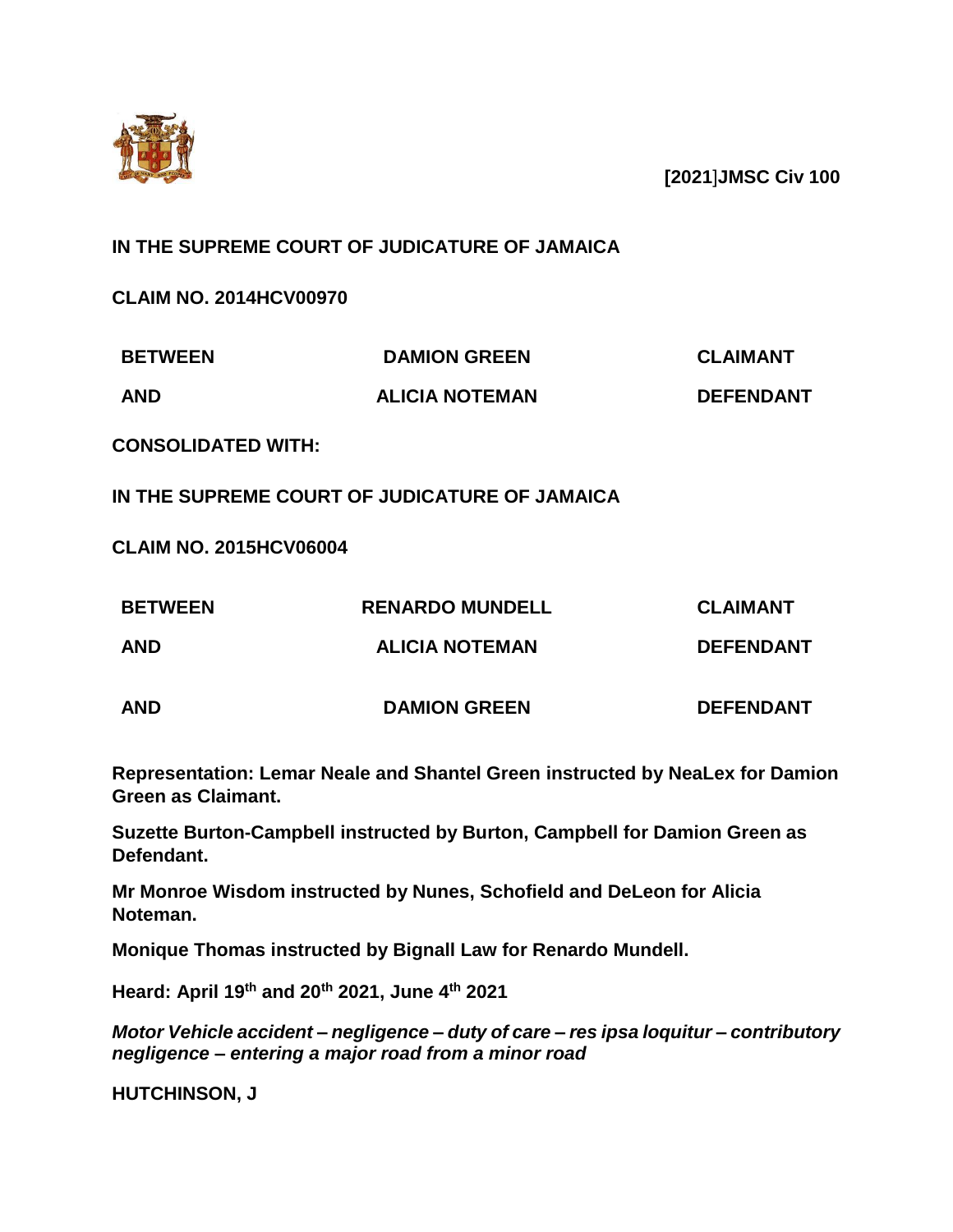### **INTRODUCTION**

- **[1]** This action is a consolidated claim which arose out of a collision between a Rav 4, owned and driven by the defendant Alicia Noteman, and a motorcycle owned and driven by the first claimant Mr Damion Green. Mr Mundell who is the Claimant in the action which was filed later in time had been the pillion rider on the motorcycle at the time of the collision. The incident occurred on the 1<sup>st</sup> of November 2012 at the intersection of Port Henderson Road and Mt Royal Estate where Mrs Noteman was seeking to enter the main road from Mt Royal Estate in order to travel towards Bayside, while Mr Green was travelling in the outer section of the left lane heading in the direction.of Naggo Head.
- **[2]** Mrs Noteman subsequently filed a counterclaim and all 3 Claimants allege that the respective drivers so negligently managed and/or controlled their vehicles that they caused or contributed to the collision. As a result of the collision Messrs Green and Mundell sustained personal injury and suffered loss and damage. Mrs Noteman had no injuries but suffered loss and damage. The particulars of negligence of the defendants as well as the loss and damage suffered were set out in the particulars of claim and counterclaim and I do not propose to restate them here.

## **The case for Damion Green**

- **[3]** Mr Green provided a witness statement which was allowed to stand as his evidence in chief with some amplification, he stated that on the 1<sup>st</sup> of November 2012 sometime after 6 pm he was riding his motorcycle along the Port Henderson road with his stepson Renardo Mundell as his pillion rider. He explained that he was travelling in the lane from Bayside heading towards Greater Portmore and the vehicles were travelling slowly but not bumper to bumper. There was no traffic in the lane heading in the opposite direction.
- **[4]** He was unable to provide the speed at which he was travelling but was certain that he had been travelling slowly because of the line of traffic. He said that he was riding beside a car in his lane when he saw the bright lights of a Coaster bus which was travelling quickly towards him. He then saw a van in front of the bus heading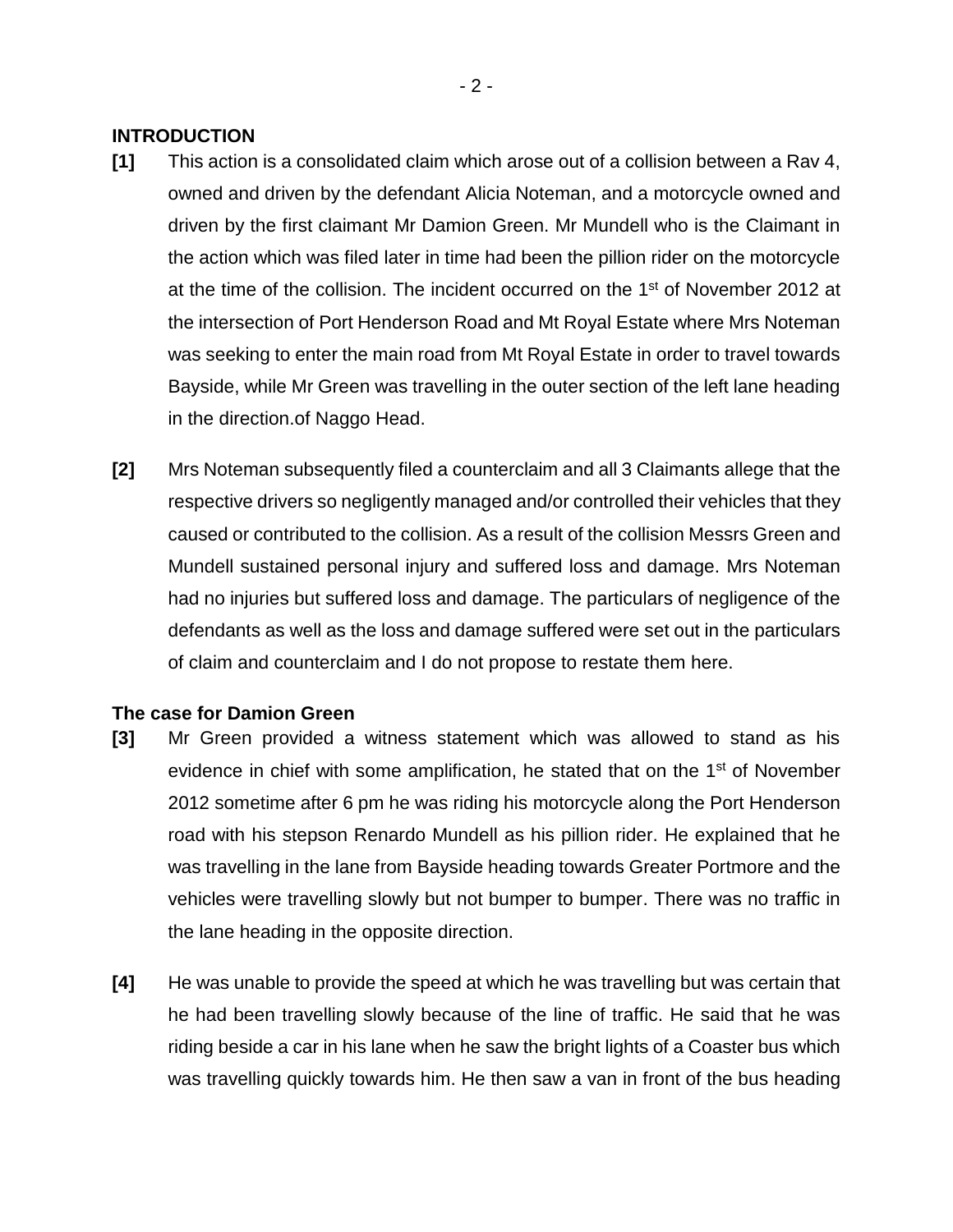in the same direction. He recounted that the right front section of the van came across into his lane and collided with the front of his bike throwing him and his passenger to the ground.

- **[5]** Mr Green stated that the Coaster bus was not involved in the accident as the driver had swerved away from the van when it came out into his path. As a result of the collision, the entire front section of his bike was damaged and he also observed damage to the right headlamp of the van which he later learned was owned by Mrs Noteman. He suffered an injury to his leg for which he initially received stitches but had to return to the hospital where he was admitted for a month in order for the doctors to remove the stitches and excise dead flesh. He was referred for further care including exercise of the leg.
- **[6]** Mr Green was cross examined and agreed that he had been overtaking the vehicles in his lane, he denied however that he had still been overtaking when he arrived at the intersection. He initially denied that the Rav 4 had turned right to head in the direction of Bayside but later agreed that it had. He did not accept that the first time he saw the Rav 4 was when it was on Port Henderson road but contradicted this response by stating that this was correct. He insisted that the collision had occurred in his lane and denied the suggestion that his bike was moving at the relevant time. He insisted that he had been travelling close to the vehicles in his lane and refuted the suggestion that he had been using the other lane to overtake. He also denied that there had been a head on collision with the Rav 4 and that he had been speeding.
- **[7]** He was asked about the injury to his leg and stated that he still experienced pain in the winter months. A review of the medical report agreed revealed that he sustained soft tissue injury to chest and a large degloving wound to his right leg for which he had to be admitted to the hospital on two separate occasions. On the first occasion for one week and the second for a week and a half after which he received outpatient care. In his follow up comments, Dr Sangappa opined that he had shown fair recovery from his injuries.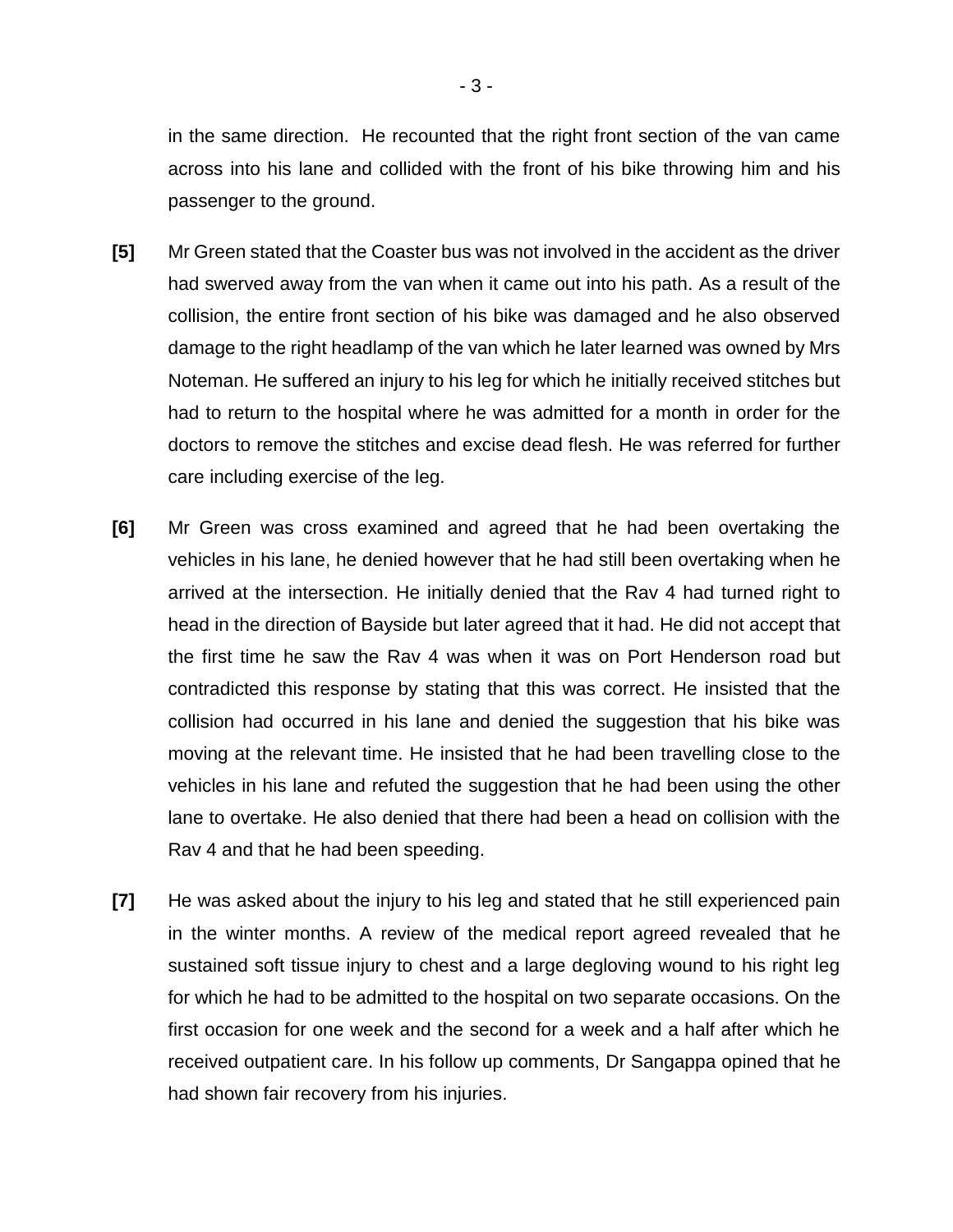**[8]** Mr Green denied that it was because he had been riding faster than the other vehicles in his lane why he had been unable to stop and he said that the collision occurred within a minute of him seeing the bright light of the Rav 4. He accepted that while he was travelling alongside the line of vehicles he could not see clearly to his left but insisted that in any event he had slowed down as he approached the intersection. He said that the car to his left did not stop at the time of the collision but he was unable to say if it swung away. He denied that he had caused the accident by failing to stop, keep a proper lookout or exercise sufficient control over his motorcycle. He also denied that a truck had stopped and he had ridden into the path of the Rav 4.

#### **Case for Renardo Mundell**

- **[9]** Mr Mundell's statement was permitted to stand as his evidence in chief with minor editing. It revealed that at the time of the incident he was 13 years old and had been invited by his stepfather to accompany him on the road. He said that while they were heading home his stepfather was riding in his lane to the right of the vehicles heading towards Naggo Head. He also recounted that while they were passing the other vehicles, his stepfather was blowing his horn. On arriving at the intersection they were about to pass a truck, when he observed that it came to a sudden stop. He said the bike continued as it was unable to 'safely' stop and he felt an impact to the left side of the bike and everything went black. On regaining consciousness, he became aware of pain to his abdomen, chest, groin and head. He also observed that the vehicle which 'hit' them was a Rav 4.
- **[10]** He stated that he and his stepfather were transported by the police to the Spanish Town Hospital where he was treated. As a result of ongoing issues, he had to seek further treatment. He claimed that these issues are still unresolved as he continues to experience pain in his groin and is unable to run or play football. He also has to self-medicate as he experiences pain whenever it gets cold. The medical reports disclose that he sustained soft tissue injury to the scrotum. In his follow up comments, Dr Sangappa opined that he had shown fair recovery from his injuries.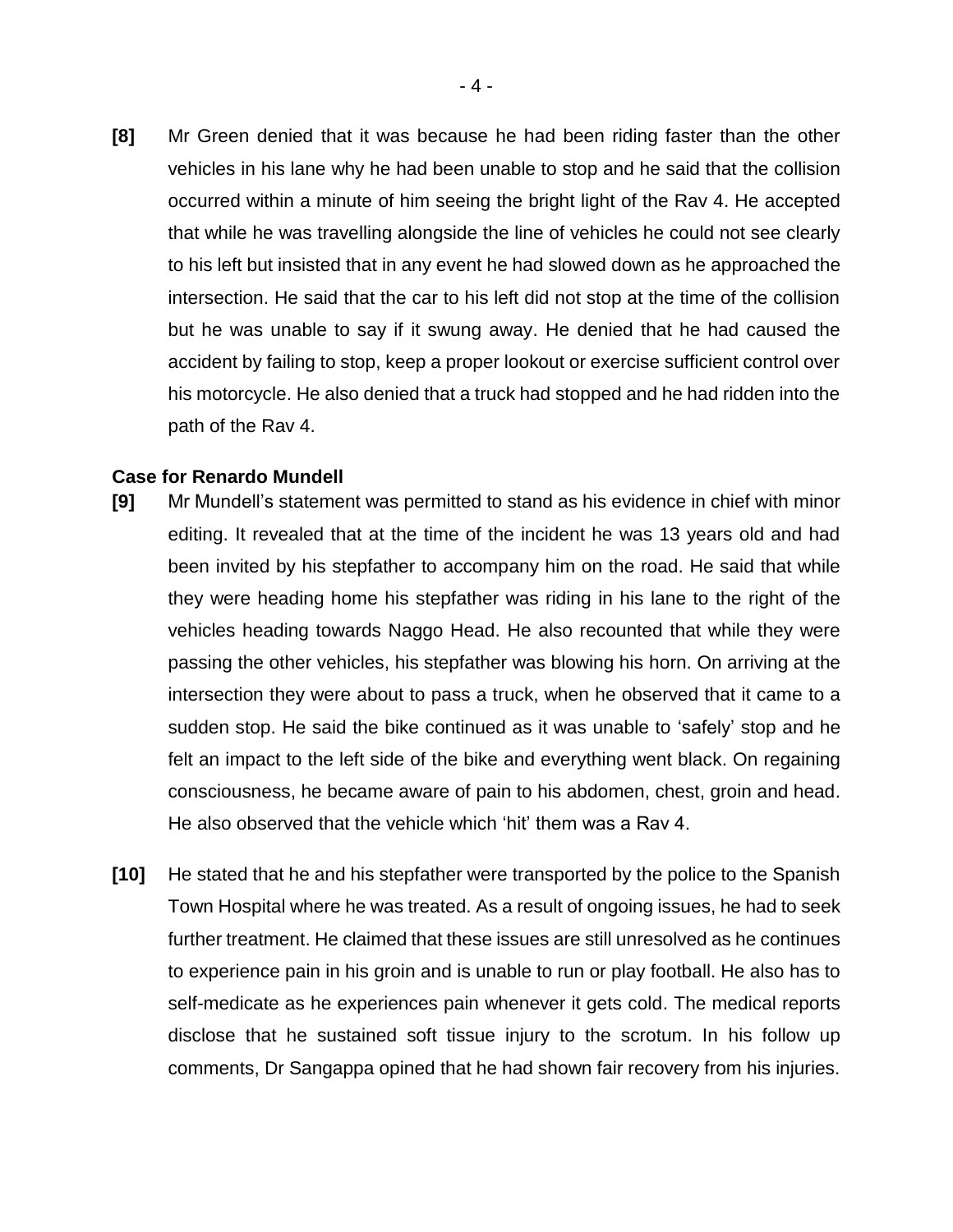**[11]** He was cross examined and conceded that his view directly in front of him would have been blocked by his stepfather. He agreed that at the intersection a truck was at the head of the traffic and his stepfather had been about to pass it when it came to a stop just before the accident. He accepted that at the time the truck stopped the bike was still moving. He denied however that the bike had been travelling in the lane for vehicles headng in the opposite direction. Mr Mundell acknowledged that he did not see the Rav 4 before the collision and the first time that he saw it was when he got up off the ground. He was unable to say if the bike had been overtaking at the time of the collision and he did not agree with the suggestion that the bike had been going fast at the time of the collision. He also did not agree with the suggestion that by mid-January 2013 he was no longer feeling any pain in his groin.

#### **The case for Alicia Noteman**

- **[12]** In her written account, Mrs Noteman outlined that at about 6:40 p.m. that evening she left her home to travel to work in Kingston driving her 2006 blue Toyota Rav4 motorcar registered 3344 GB. Upon reaching the intersection of Congreve Park and Port Henderson Road, she came to a complete stop as there was slow moving bumper to bumper traffic travelling from the direction of Bayside towards Naggo Head along the Port Henderson Road. She stated that there was little to no traffic travelling from the direction of Naggo Head towards Bayside. Her headlights were on and her right indicator was flashing signalling her intention to turn towards Bayside and take the toll into Kingston.
- **[13]** She said that she waited for a minute at the intersection to enter Port Henderson Road when a truck, which was at the head of the line of traffic travelling towards Naggo Head, stopped and the driver gave her clearance to exit. The vehicles in the line of traffic behind the truck also came to a stop. She then proceeded into the lane and stopped to ensure that there were no vehicles travelling from the direction of Naggo Head towards Bayside before making the right turn. She recounted looking to her left and right and upon seeing that the road was clear, she proceeded to make a right turn in the direction of Bayside. Immediately after she completed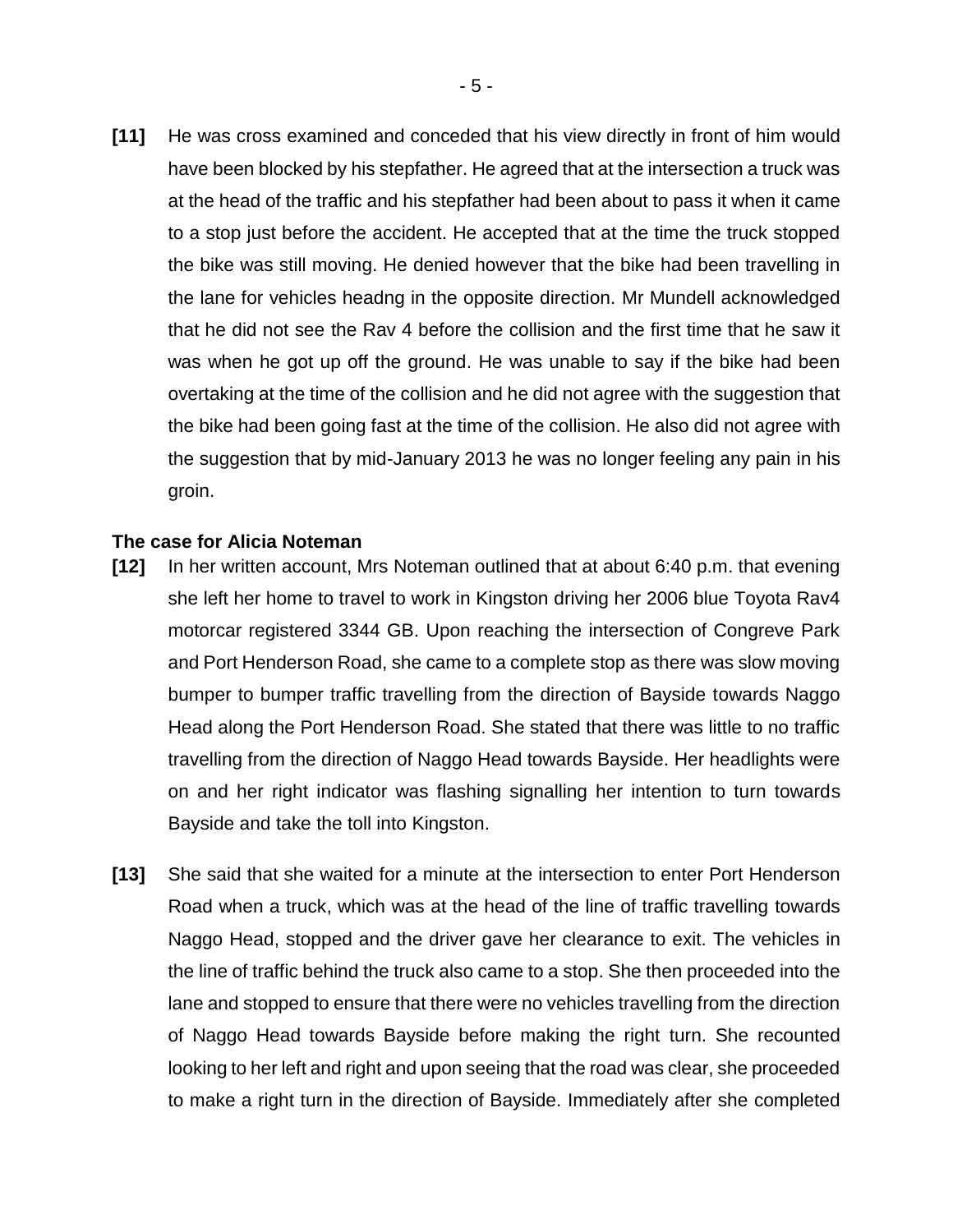the turn and straightened her vehicle in the lane she saw an object flying towards her and she came to a complete stop and held her steering. She then felt an impact to the front right section of her car and realised that the object was a motorcycle and the rider had been flung onto the bonnet and windshield of her car.

- **[14]** Mrs Noteman said when her vehicle came to a stop it was positioned straight in her lane as the collision took place on her side of the road with the motorcycle falling in front of her car. She said the motorcyclist had been travelling in the direction of Naggo Head and overtaking the line of traffic heading in that direction. She observed damage to the right headlamp, right side of the front bumper, top right section of her windshield, bonnet and the roof of her car. She paid eleven thousand five hundred and eighty-seven dollars and ninety-eight cents (\$11,587.98) to MSC McKay (Ja.) Limited for an assessor's report which estimated the reasonable cost of repairs to be three hundred and twenty-three thousand, two hundred and thirty-eight dollars and ten cents (S323,238.10). She was without the use of her vehicle for ten (10) days and suffered losses of two thousand two hundred and fifty dollars (S2,250.00) per day for ten (10) days.
- **[15]** She was cross examined and stated that when she came to the intersection to exit Mt Royal Estate she was there for about a minute. She maintained that the truck and line of traffic behind it had come to a stop before she entered the lane. She said that when she stopped in the lane she could see clearly down to the Naggo Head side, but couldn't see anything beyond the truck on the other side. She explained that she knew she could proceed as the truck had stopped and by saying she had been given clearance she meant it did so by stopping. She insisted that it was right after she made the turn and straightened up that she saw the bike, but conceded that when she looked to her right she did not see as far as when looked to left. She initially stated that she did not see what was happening in the left lane as she wasn't paying attention to it but later clarified that she had seen the bike overtaking the traffic on the left while travelling in her lane.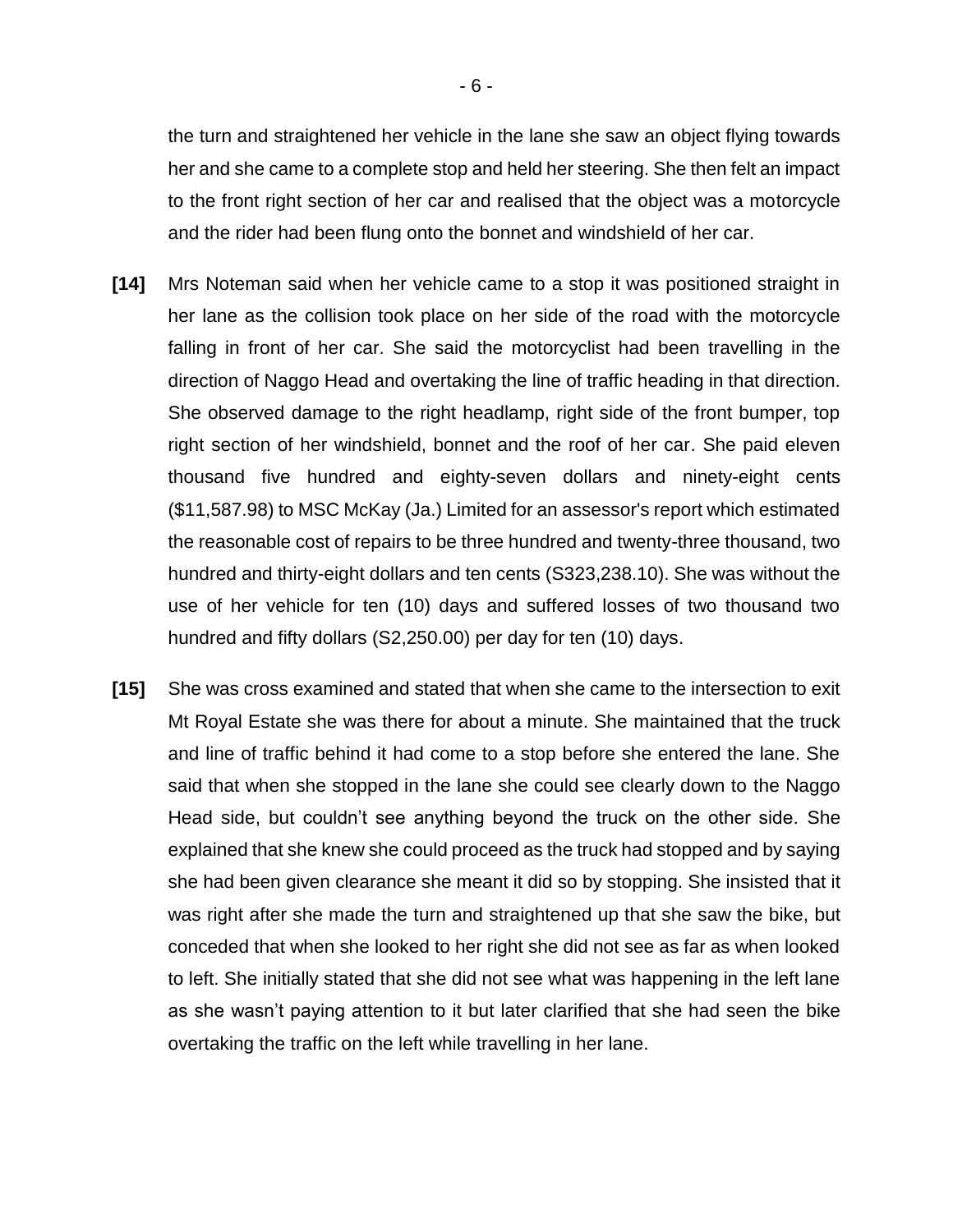## **Agreed Documents**

- **[16]** During the course of the trial a number of documents were agreed by the Parties these were as follows;
	- 1. Medical report prepared by Hugh T.D. Barned dated July 19th, 2013 (Green)
	- 2. Medical report of Dr Ravi Sangappa dated the  $9<sup>th</sup>$  of January 2014 (Green)
	- 3. Receipt dated  $9<sup>th</sup>$  October 2013 in sum of \$2,000
	- 4. Assessors report prepared by MSC McKay dated November 26<sup>th</sup>, 2012
	- 5. Receipt from MSC McKay for report dated December 2, 2012
	- 6. Interim medical report prepared by Dr. Khalilah Bullock dated April 1<sup>st</sup> 2013 (Mundell)
	- 7. Medical report prepared by Dr Sangappa dated January  $9<sup>th</sup>$ , 2014 (Mundell)
	- 8. Receipt issued by Oasis Health Care Ltd for \$4000
	- 9. Receipt issued by Oasis Health Care Ltd for \$25,000

## **Submissions on Liability and Quantum Damion Green as Claimant**

- **[17]** In this claim, Mr Green occupied the unique position of being represented by two separate Counsel in respect of his respective roles as Claimant and Defendant. Mr Neale who appeared for him as Claimant commenced his submissions by identifying what he believed were the issues for these Court's determination namely; whether the collision was caused by the negligence of the Defendant, whether the Claimant was contributorily negligent, the nature and extent of the injuries sustained by the Claimant and the quantum of damages, if any, recoverable by Mr Green.
- **[18]** He relied on the decision of *Glenford Anderson v George Welch [2012] JMCA Civ 43* in which Harris JA made it clear that in a claim for tort, the evidence must show that a duty of care was owed, this duty was breached and the Claimant suffered damage as a result. Counsel also asked the Court to consider the provisions of Section 51(2) of the Road Traffic Act as well as the decision of *Jowaynne Clarke (bnf Anthony Clarke) and Anthony Clarke v Daniel Jankine*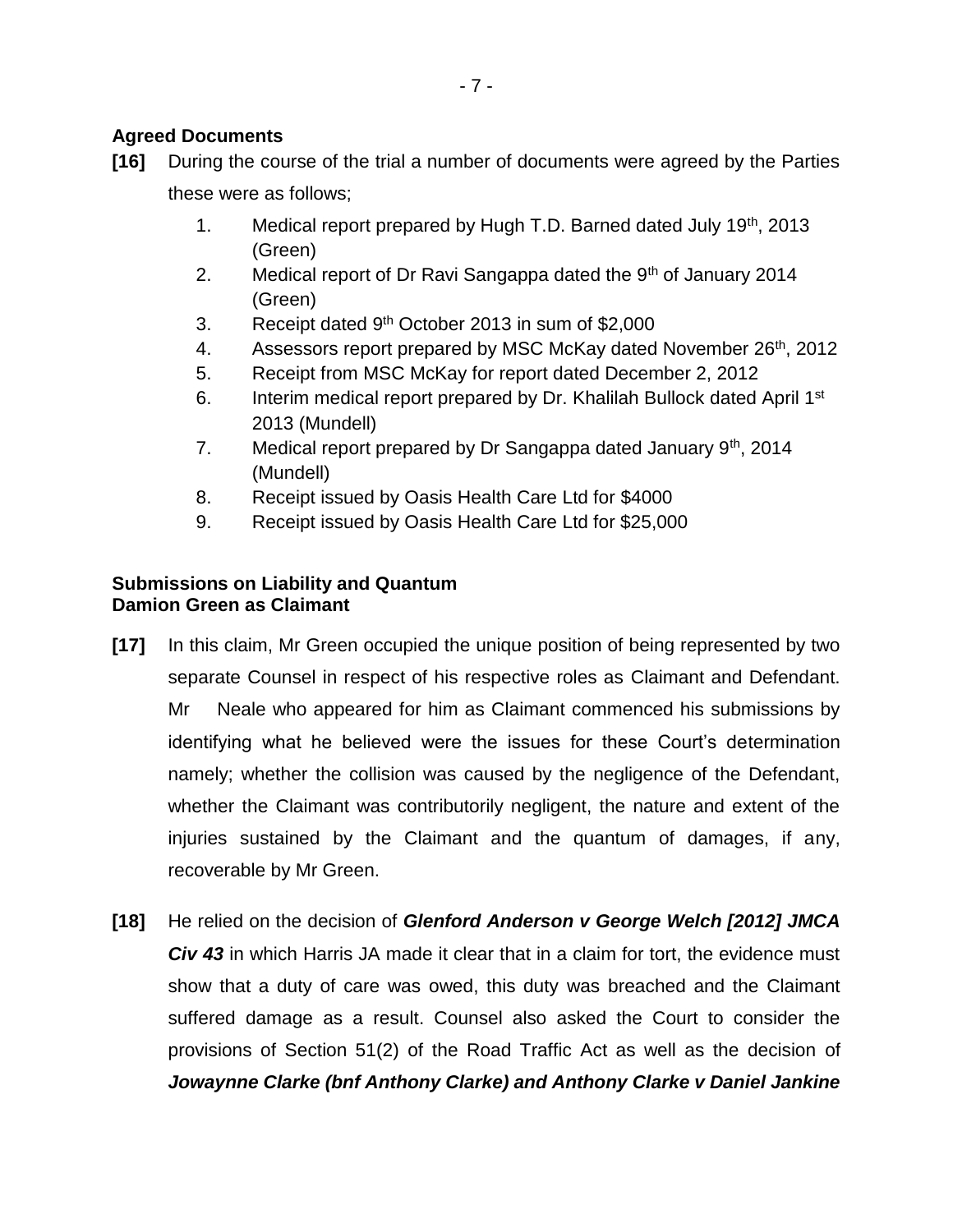in which Thompson-James J emphasised that a driver of a vehicle owes a duty of care to other road users whom he reasonably foresees are likely to be affected by his driving. The decision of *Natalie Grey v Donald Pryce and An'or [2015] JMCA Civ 118* in which P Williams J, as she then was, made similar observations was also cited.

**[19]** On the issue of contributory negligence Mr Neale relied on the *Natalie Grey*  decision in which the definition provided by Lord Birkenhead LC in *Admiralty*  **Commissioners v SS Volute [ 1922] 1 AC 129** was restated by the Learned Judge as follows ;

> *'the test is whether the claimant is in the ordinary sense of this business…contributed to the accident'*

Counsel also highlighted the Judges reference to the dictum of Lord Denning in *Froom v Butcher [1975] 3 All ER 520* where he made it clear that contributory negligence is 'a man's carelessness in looking after his own safety'. The Learned Judge also noted that an individual would be guilty of contributory negligence if he ought reasonably to have foreseen that his failure to act as a reasonable prudent man may cause hurt to himself.

- **[20]** Mr Neale conceded that there were inconsistencies in the Claimant's evidence but sought to persuade the Court that these were primarily due to the fact that he had a difficulty understanding the questions posed by Mr Wisdom. He submitted that it should be noted that on several occasions Mr Green indicated that he did not understand the question and asked to have it explained. Counsel argued that in spite of rigorous cross examination Mr Green answered the questions once he understood them and was neither evasive or aggressive. He contended that by way of contrast, the Defendant refused to answer straight forward questions even when pressed and was unable to give a clear answer on several occasions.
- **[21]** Counsel argued that although Mr Green had conceded that he couldn't see to the left of the truck his remark that he had not been going fast was in fact sufficient to discharge his duty of care. He contrasted this response to that of the Defendant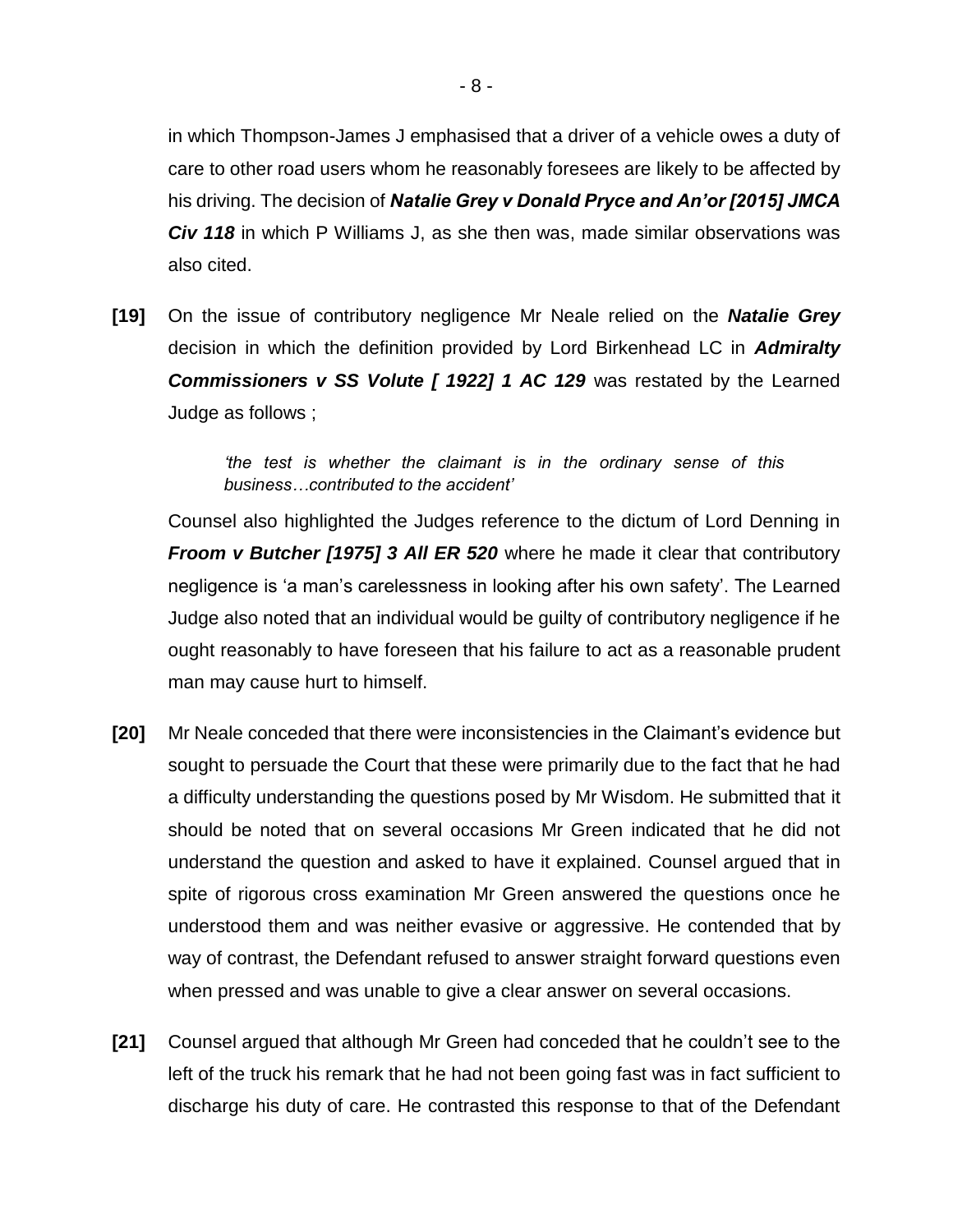where she stated that when she looked to the right she could not see as far as when she looked to the left and argued that this was strong evidence of her failure to keep a good lookout. Mr Neale submitted that if the evidence of Mr Mundell that the truck stopped suddenly, were to be accepted, the Court should find that the Defendant wasn't given clearance but had entered the roadway forcing the truck to stop and in doing so had failed to keep a proper lookout. He questioned the Defendant's assertion that she could see the roadway and posited that if she could see as clearly as she had asserted she would have seen the motorcycle and not a flying object or bright light. He also submitted that in light of the slow pace at which the traffic was travelling, it was unlikely that the bike had been speeding as the damage to the vehicles would have been far more severe if speed had been a factor. He urged the Court to find that the physical damage to the vehicles was more consistent with Mr Green's account than that of Mrs Noteman who he said had failed to discharge her duty of care having proceeded from a minor road to the major road in circumstances where it was unsafe to do so.

**[22]** On the issue of quantum of damages, Counsel noted that the Claimant Green has pleaded the sum of \$203,495 as special damages. In respect of general damages, he relied on two authorities, the first being *Dalton Barrett v Poincianna Brown and Leroy Bartley2003HCV01358* in that matter the Claimant suffered mechanical lower back pain and mild cervical strain. He was pain free by October 2003 and his period of incapacity was 9 to 10 months. He suffered no whole person impairment (WPI) and was awarded JMD \$750,000 in November 2006 (38.2) for general damages which Counsel updated to \$2,106,675.39 using the January 2021 CPI of 107.30. The other authority cited was *Melford Ricketts v Claudius Dennis2006HCV04152,* that Claimant suffered injuries to his neck and back and was diagnosed with whiplash and incapacitated for 4 months. He also suffered no WPI. His award was \$950,000 in May 2008 which updates to \$2,084,560.32. Counsel argued that the Claimants injuries are far more serious than the Claimants in both matters as he also suffered WPI and a reasonable award would be \$2,200,000.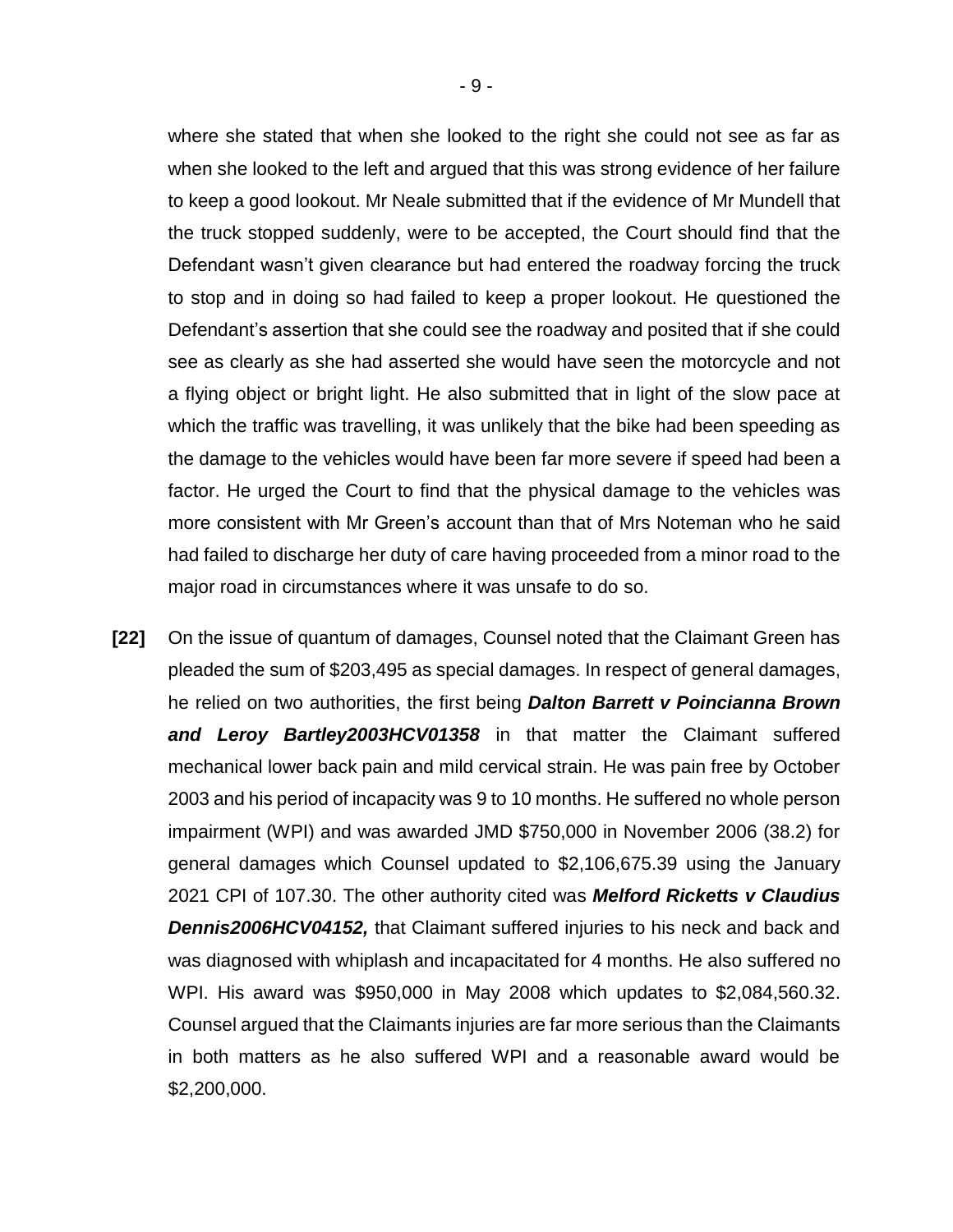#### **Damion Green as Defendant**

- **[23]** In her submissions, Mrs Campbell asserted that although Mr Mundell had pleaded negligence on the part of both defendants, his evidence had failed to disclose any act of negligence. She submitted that upon an examination of the remaining accounts, it is evident that Mrs Noteman had caused or contributed to the accident as not only did she fail to keep a proper lookout, she also emerged from a minor road to a main road without ensuring it was safe to do so and then failed to take any or sufficient action to avoid the accident.
- **[24]** She submitted that although Mr Green's account was inconsistent as to when and where he saw Mrs. Noteman's car, it was clear based on her account that her vehicle would have been hidden by the truck and other vehicles. She stated that this submission found support in the evidence of Mr Mundell who stated he had seen the truck but only saw the van after the collision. She also asked the Court to take particular note of Mr Mundell's evidence that although the bike was in the process of overtaking, it remained on its correct side and Mr Green was blowing his horn. Mrs Campbell also highlighted Mr Green's evidence that he had slowed down as he approached the intersection. She contended that the physical damage to Mrs Noteman's vehicle was more consistent with Mr Green's account that her vehicle had been slanted across his lane at the point of impact.
- **[25]** She relied on the principles enunciated in the decision of *Foskett v Mistry [1984] RTR 1* and argued that Mrs Noteman had failed to keep a proper lookout in that she had not seen the motorcycle which would have been plainly visible to the average person and as such, negligence can be inferred. She submitted that even if the road was clear when Mrs Noteman started the turn she remained under a duty to keep a continuous lookout and the fact that the collision occurred immediately on her straightening her vehicle meant the motorcycle would have been visible to her as she proceeded onto the roadway. She pointed out that a reasonable and prudent driver on Jamaican roads would anticipate the possibility that in rush hour traffic motor or pedal cyclists are likely to overtake a line of slow moving vehicles and the fact that one vehicle had stopped did not mean that all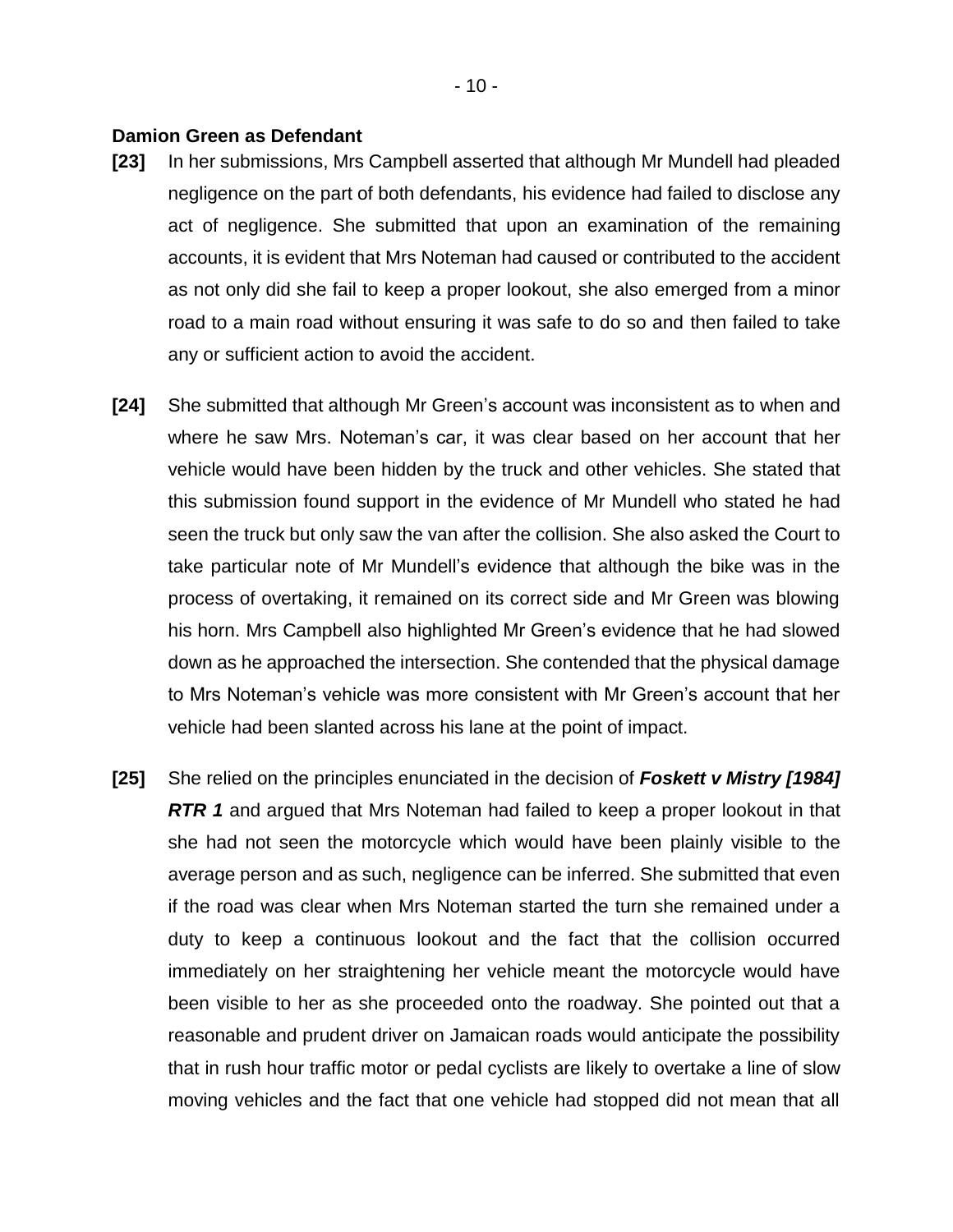other users would yield their right of way. The dictum of Uthwatt in *L.P.T.B v Upson [1949] 1 All ER 60* was cited in support of this point, where he stated as follows*;*

> *'l dissent from the view that drivers are entitled to drive on the assumption that other users of the road, whether drivers or pedestrians will behave with reasonable care. It is common experience that many do not. A driver is not...in my opinion, entitled to put out of consideration the teachings of experience as to the form those follies commonly take.*

**[26]** Counsel also made reference to *Steve Thompson v Errol Ali etal [2016] JMSC Civ 105* where similar comments were made by the learned judge. Mrs Campbell submitted that because Mrs Noteman was changing her direction of travel, she was under a duty to ensure that the main road was clear before attempting to enter it in keeping with the provisions of Section 51(1) of the Road Traffic Act. Reliance was also placed on the remarks of Phillips J.A in *Dalton McLean v Steve Cespedes [2016] JMCA App 11* where she stated as follows;

> *All road users have a duty to manoeuvre their vehicles in a manner which does not endanger other users of the road. In circumstances where crossing the path of another vehicle is being executed, the driver carrying out the manoeuvre must do so in a manner which does not endanger anyone and only when it can be done safely. This includes having a clear view of the roadway ahead, checking the speed of the vehicle which is being crossed and ensuring that after crossing any other manoeuvre can be completed safely.*

**[27]** Mrs Campbell asked the Court to find that Mrs Noteman misjudged the distance and speed of the motorcycle, created a hazard when she drove into the intersection and made no attempt to avoid the accident save and except for stopping her vehicle. She commended to the Court the provisions of Section 51(2) of the RTA as well as the dictum of Havers J in *Lang v London Transport*  **Executive 1959 WLR 1168** in support of this point where he stated;

> *If the possibility of the danger emerging is reasonably apparent, then to take no precautions is negligence, but if the possibility of danger emerging is only a mere possibility which would never occur to the mind*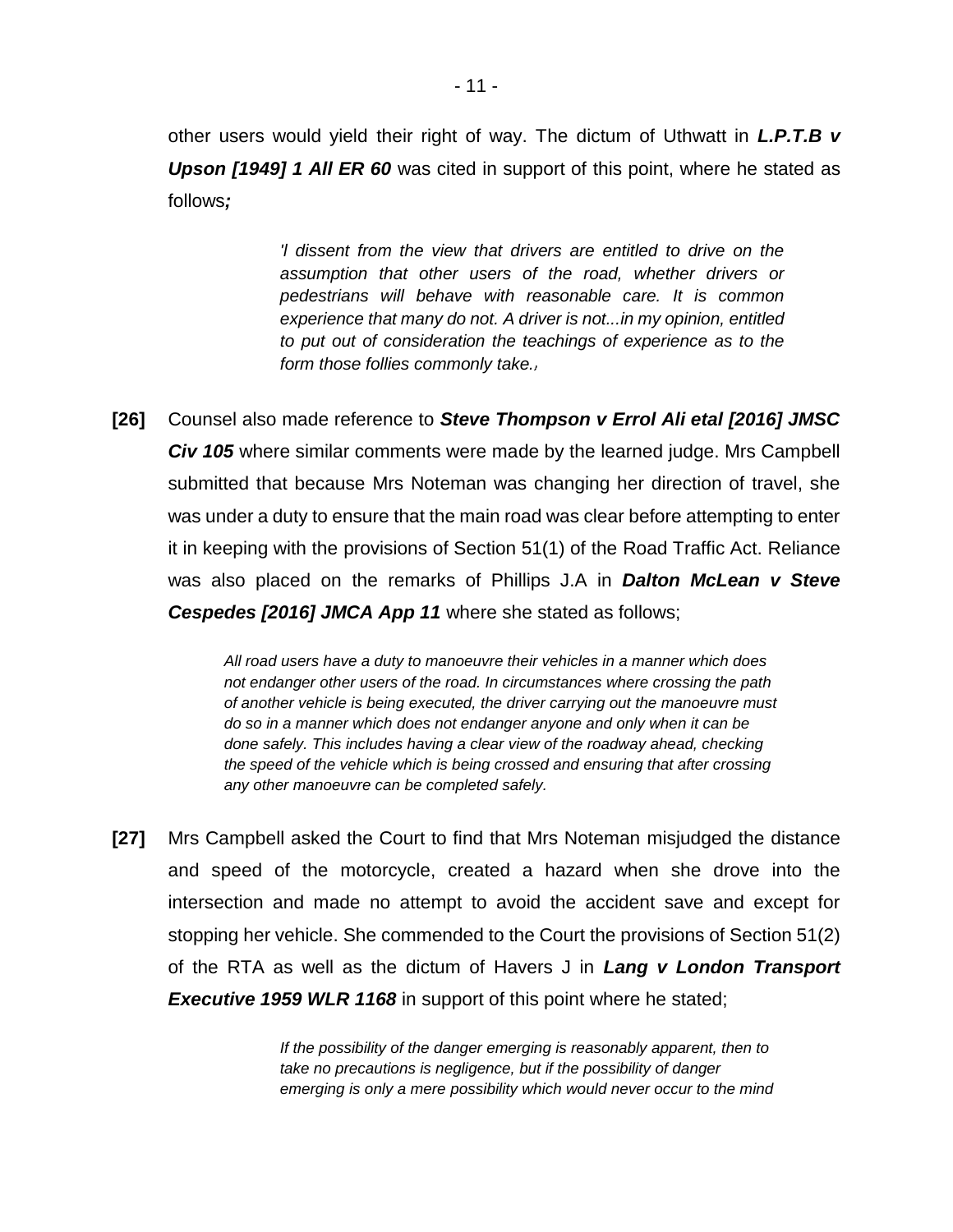*of a reasonable man, then there is no negligence in not having taken extraordinary precaution. '*

- **[28]** On the issue of contributory negligence, it was acknowledged that if any liability attached to Mr Green it would be on this basis. In respect of evidence provided by Mundell that Mr Green was driving fast, Mrs Campbell argued that case law has shown that speed by itself does not amount to negligence and in order to determine if there was contributory negligence, the Court should consider causation as well as blameworthiness. She sought to distinguish the authority of *Powell v Moody (1996) 110 Sol Jo 2015* in which the Court had apportioned liability between a motorcyclist and a motorcar which had emerged from a side road. Counsel argued that while the greater proportion was borne by the motorcyclist in that case in the instant matter Mr Green had been riding alongside the traffic and at no time rode on the opposite side of the road.
- **[29]** On the issue of quantum she relied on the case of *Leonard Green v Rexton Gordon Khan Vol 4, page 178* in which the Claimant suffered soft tissue injuries including the loss of one testicle. The updated sum awarded for pain and suffering was \$699,346. Mrs Campbell submitted that given the fact that Mr. Mundell only suffered injury to the groin and no loss, the appropriate award would be \$350,000. She asserted that Mrs Noteman would only be entitled to recover sums for the repair of her vehicle.

#### **Renardo Mundell**

**[30]** In submissions advanced on behalf of Mr Mundell, Ms Thomas identified what she believed to be the issues for the Court's consideration. She also acknowledged the importance of the Court making a determination as to whether a duty of care was owed to the Claimant, if it had been breached and if there was damage as a result of this breach. She relied on the decision of *Bourhill v James Young 1941 S.C. 395* in which this duty had been examined. Ms Thomas also made reference to the provisions of Sections 51 (1), (2), (3) and 32(i) of the RTA as well as *Nance v British Columbia Electric Company Ltd [1951] AC 601* in respect of the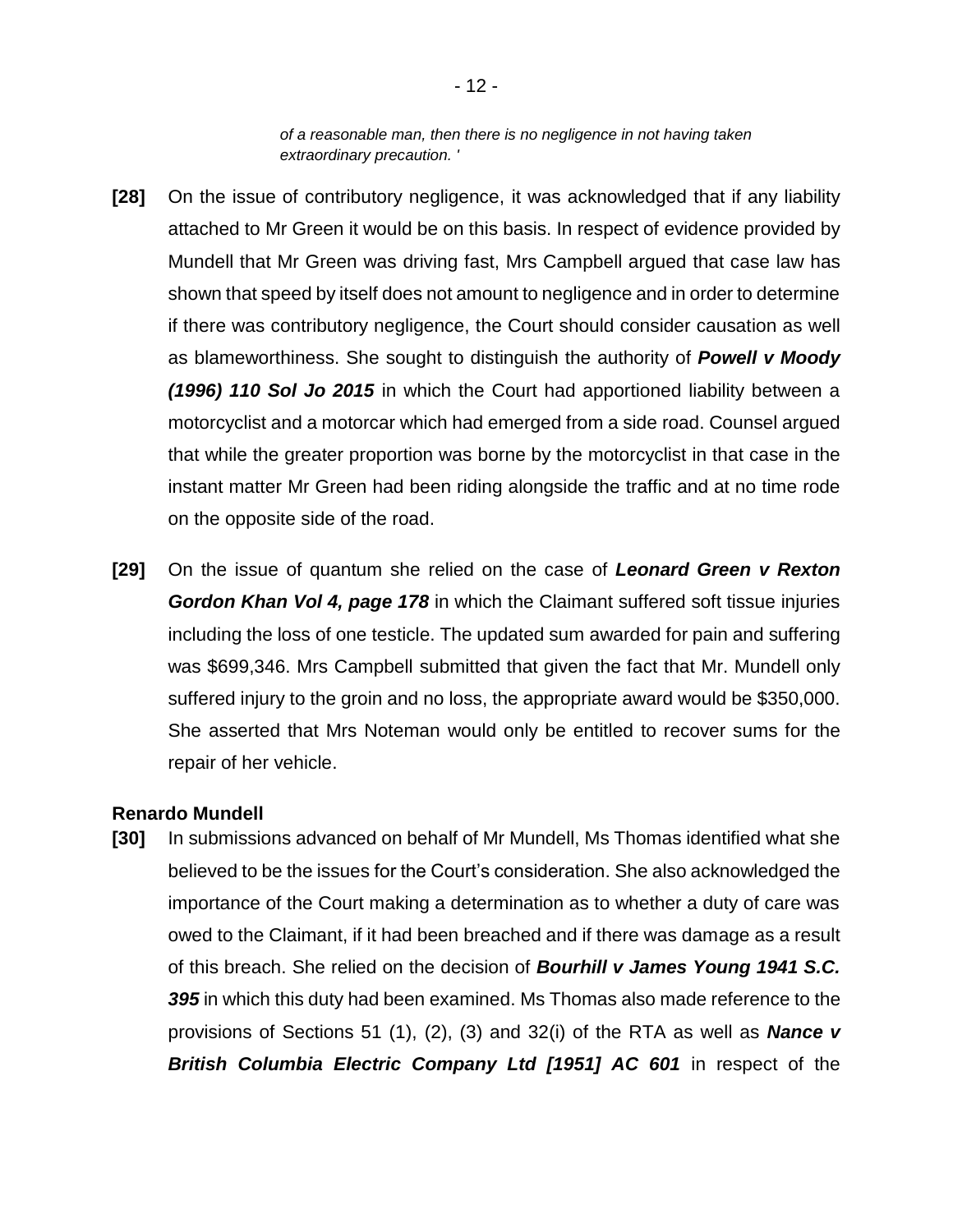common law and statutory duty of drivers to exercise reasonable care while operating their vehicles on the road.

- **[31]** Ms Thomas argued that Mr Green breached this duty of care by failing to slow down or stop when he entered the intersection. She asserted that if this had been done the collision could have been avoided. She also pointed out that Mr Mundell's account that Mr Green could not safely make a stop was unchallenged and the inference to be drawn from same was that he had been travelling at an unsafe speed when he entered the intersection.
- **[32]** Ms Thomas submitted that Mrs Noteman had also breached her duty of care as she entered the intersection in circumstances where the truck took up most of the lane and she could not see beyond same. Counsel argued that on a review of the evidence, the point of impact was in the intersection as Mrs Noteman exited Mt Royal Estate and not after she had straightened up. Ms Thomas asked the Court to note that by Mrs. Notemans' own account she was aware of motorcycles riding on the offside of the traffic and should also have allowed for this possibility before moving out. Counsel referred to the case of *Woodham v JM Turner* which involved the collision of a coach exiting from a minor road and a motorcycle which was engaged in the process of passing a vehicle at the head of the line of traffic on the offside. She noted that in that case the Court had apportioned liability equally and asked that the same be done in the instant case.
- **[33]** In respect of the quantum of damages to be assessed, Counsel cited two authorities, the first was *Adrian Smith v Stanford Bartley C.L. 1989/S 179* in which the Claimant suffered trauma to his testicles, right knee, forehead, bilateral rib fracture and liver contusion. He ultimately had surgery to remove his right testicles the award for general damages in June 1992 was \$100,000 which updates to \$1,746,774.19 using the March CPI of 109.30. The authority of *Shaun Hylton v Wizard Washington and Patrick Dacosta [2014] JMSC Civ 242* was also cited in which the Claimant suffered muscle spasms affecting his back and groin, pain in the abdomen and a splinter injury to the left eye. The award of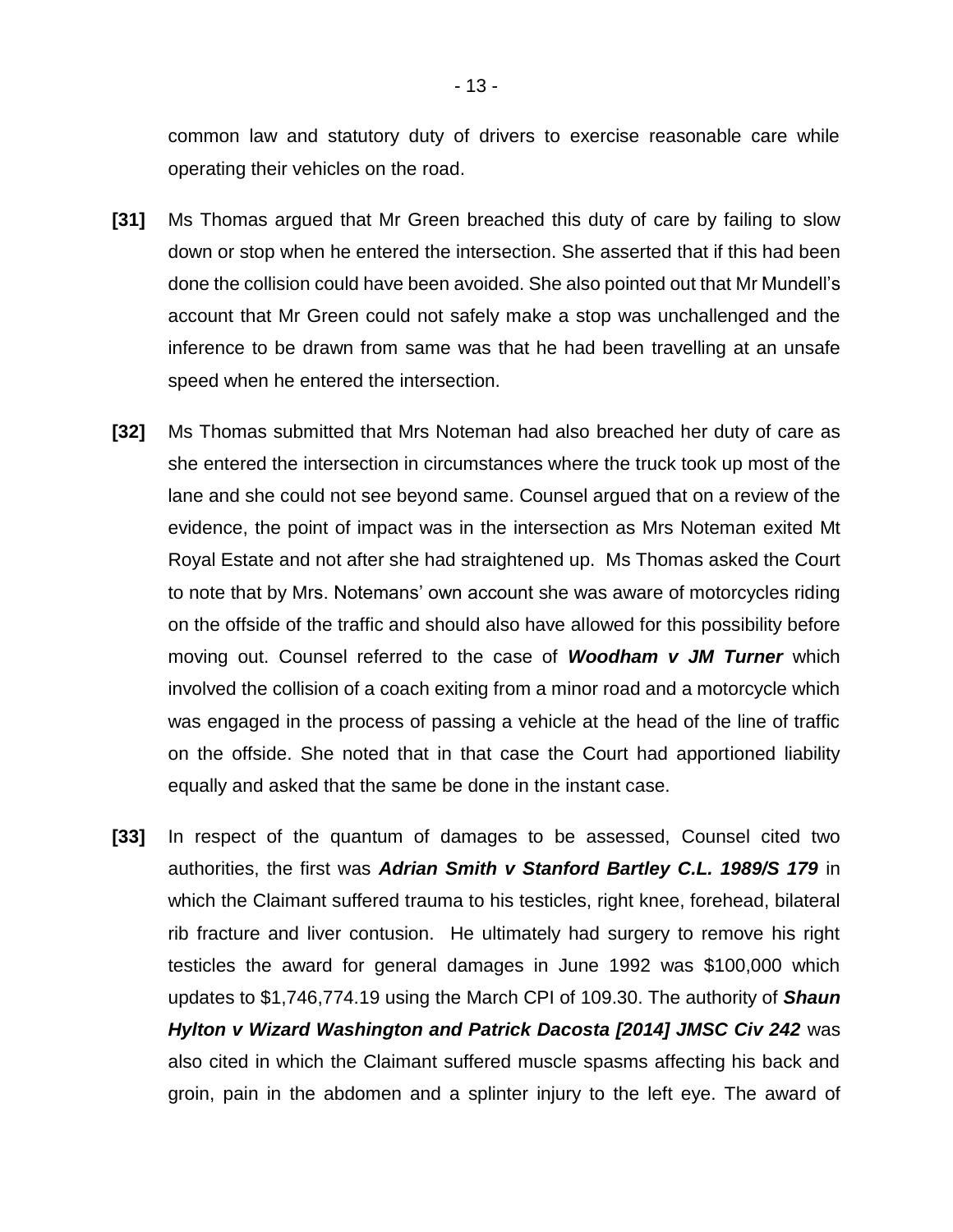\$500,000 in October 2014 updates to \$631,062.36. Counsel submitted that in light of the injuries sustained by Mr Mundell as well as the lingering effects of same, an award in the amount of \$700,000 would be appropriate.

### **Alicia Noteman**

- **[34]** Mr Wisdom submitted that in order to arrive at a decision on liability, the Court should give careful consideration to the credibility of the parties, the probability of their respective accounts and the physical/extrinsic evidence. He asserted that an examination of Mr Green's account reveals that he failed to keep a proper lookout. He made reference to Mr Green's witness statement and viva voce evidence and noted that he was inconsistent as to when he saw the Rav 4. Counsel submitted this was indicative of the fact that Mr Green was either an unreliable witness who had failed to keep a proper lookout or was being untruthful.
- **[35]** On the issue of credibility, Counsel referred the Court to the decision of *Alvan Hutchinson v Imperial Optical Limited and Hugh Foreman C L H035/1999* in which McDonald-Bishop J stated as follows;

*"It is the Claimant who must satisfy the Court on a balance of probabilities that he has proven the allegation of negligence against the Defendant. It has to determine which of the accounts put forward by the Claimant and the Defendant is more believable. Credibility plays a pivotal role in this exercise, and the Court in assessing credibility will have due regard to the demeanour of the witnesses.*

**[36]** He also cited the decision of *Cranmer King v Jamaica Public Service Limited & Leslie Bryan C L K 013/1984* (June 23, October 20, 1988, June 5, 1989 and April 3, 1990) in which Bingham J highlighted the importance of the credibility of the witnesses in finding that the Plaintiff's inconsistency had undermined his reliability as a witness.

## **Overtaking**

**[37]** On the question of whether Mr Green had been of overtaking at the time of the collision, Mr Wisdom highlighted that again there were differences in his account as whereas initially he had stated that he had been overtaking the vehicles in his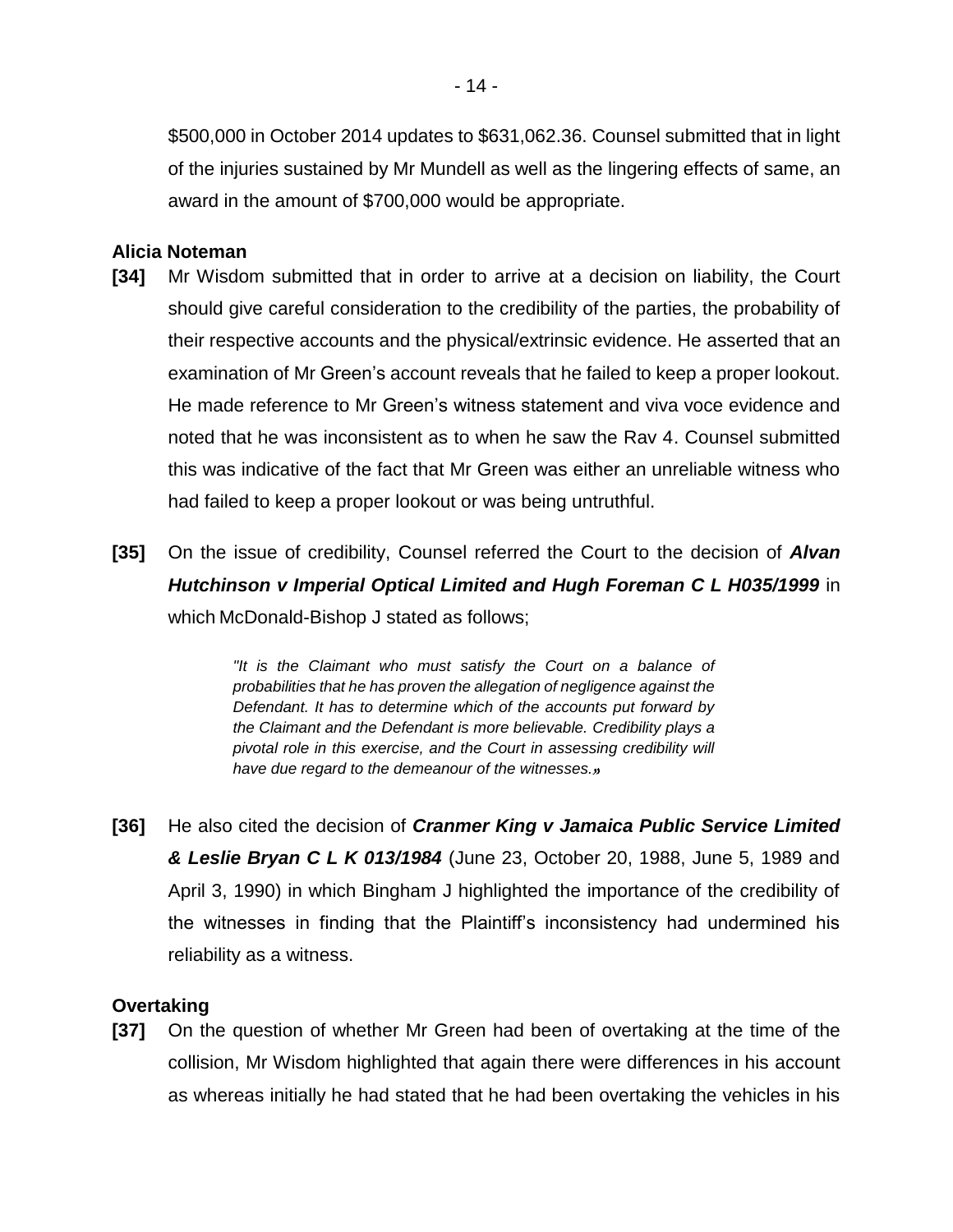lane, he later stated that he had not been overtaking and at the time of the collision his bike was not moving. Counsel also highlighted Mr Green's remark of having 'jucked his brake' as clear evidence that contrary to his earlier statement the bike had been in motion. The account of Renardo Mundell as to point of impact was also described as unreliable as he had conceded in cross examination that his view of events happening in front of him would have been blocked by Green.

#### **Physical and extrinsic evidence**

**[38]** Mr Wisdom asked the Court to find that the account of Mrs. Noteman was most consistent with the extrinsic evidence. He described Mr Green's account as improbable as his motorcycle had been travelling in close proximity to the cars in his lane when it was hit in the same lane by the Rav 4, yet neither his bike nor the Rav 4 hit any other vehicle. He contrasted this to the account of Mrs Noteman which placed the motorcycle in her lane to the right of her vehicle and asserted that this was borne out by the photos which showed the damage to her vehicle being to the right front section. Counsel also asked the Court to find that it was more consistent with real life that Mr Green had been riding in the other lane instead of being 'hitched up' on the other vehicles in his lane.

#### **Speeding**

**[39]** Mr Wisdom submitted that whereas it was highly probable that Mr Green had been speeding as he rode alongside or overtook the vehicles in his lane, it was unlikely that Mrs Noteman would have been speeding having just entered Port Henderson Road from Mt Royal Estate. He argued that based on the extensive damage to both vehicles and the fact that the pillion rider had been thrown into the windshield, it was likely that the motorcycle had been speeding. He made reference to the case of *Clarke v Winchurch and others [1969] 1 WLR 69* in which the driver of a car was pulling out across the front of a stationary bus in order to turn in the opposite direction. He collided with a moped which had overtaken the bus on its offside. The Court found the rider of the moped to be entirely liable.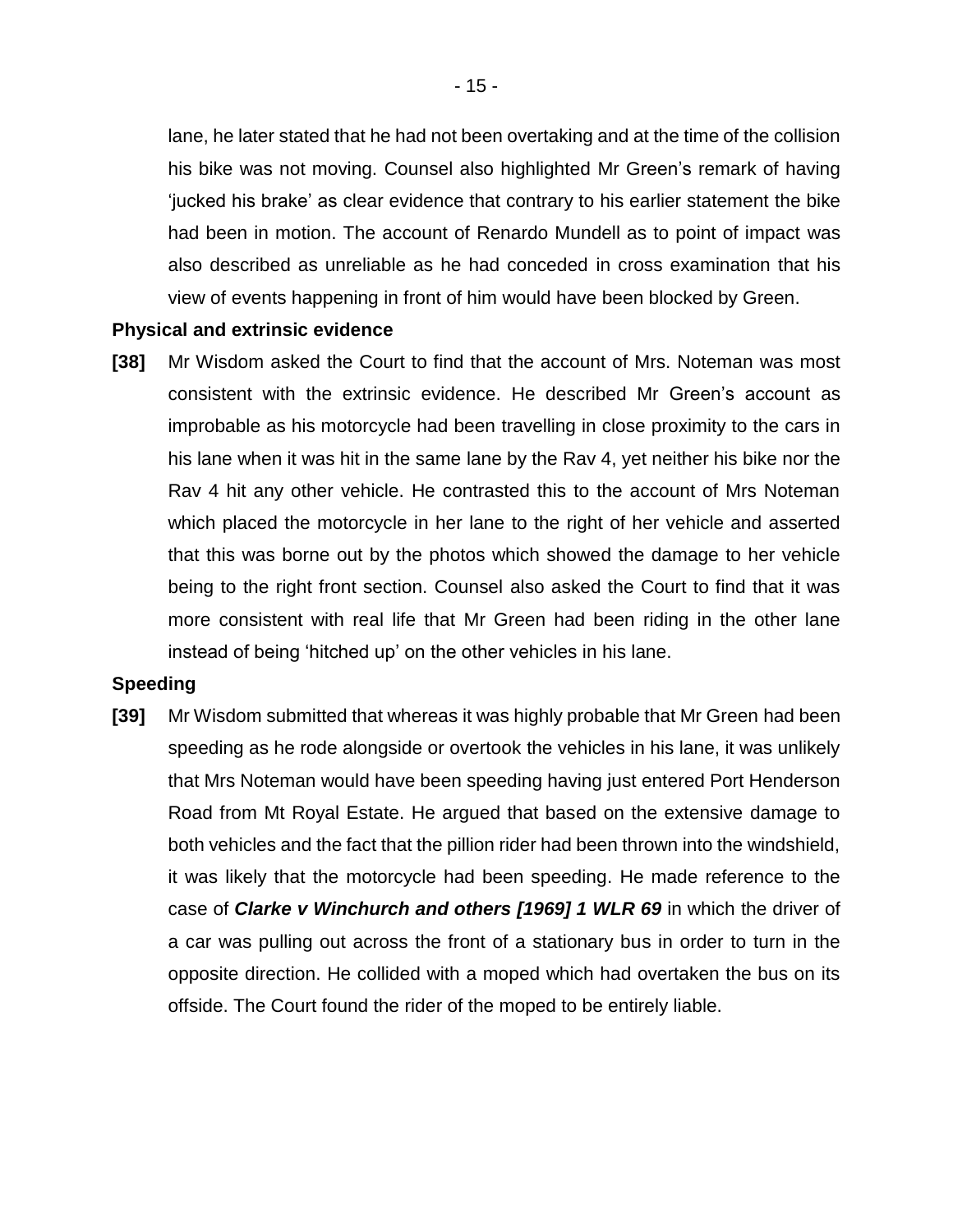**[40]** Mr Wisdom noted that this case was cited with approval and relied on in the Court of Appeal in Jamaica in *Joshua Tucker v Lascelles Chin and Neil Chin SCCA No. 30/2000* and the following paragraph was cited with approval:

> *The moped rider, after all, if he was keeping his eyes open, could see for himself that the bus had stopped, and in the circumstances, he must have realized that something was going on ahead of the bus, This could only be that some vehicle was seeking to come out ahead of the bus. In that situation the moped rider, if he had been keep a good look-out and driving at a proper speed and at a proper distance from the bus, should have no difficulty in dealing with any emergency that might be caused by the car driver's vehicle poking its nose out in front of the bus.*

**[41]** He also commended the decision of *Powell v Moody [Vol 110] Solicitor's Journal 1966* in support of his contention that Mrs. Noteman had discharged her duty to other road users and Mr. Green should be found either wholly liable for the accident or to bear the greater portion of the liability.

## **Quantum**

- **[42]** Mr Wisdom submitted that, Mrs. Noteman is entitled to special damages to cover the cost of the assessment from MSC McKay, the reasonable cost of repair of her vehicle and loss of use of her vehicle for 10 days the sum total of which is \$357,326.08. In respect of the claim by Mr Green he argued that only if the Court found liability on the part of Mrs Noteman should consideration be given to an award for him. He submitted that for special damages his claim was for the cost of medical reports and visits as well as transportation expenses which amount to \$57,000.
- **[43]** On the issue of General Damages, Counsel argued that based on the agreed medical evidence, the relevant injury for Mr Green was the wound to his right leg and pain to his chest. He asked the Court to take particular note of the report of Dr. Sangappa who examined the Claimant 4 months after the incident and noted that the injury to his leg had healed and he was discharged from treatment. In respect of the quantum of the award he relied on the following authorities*,*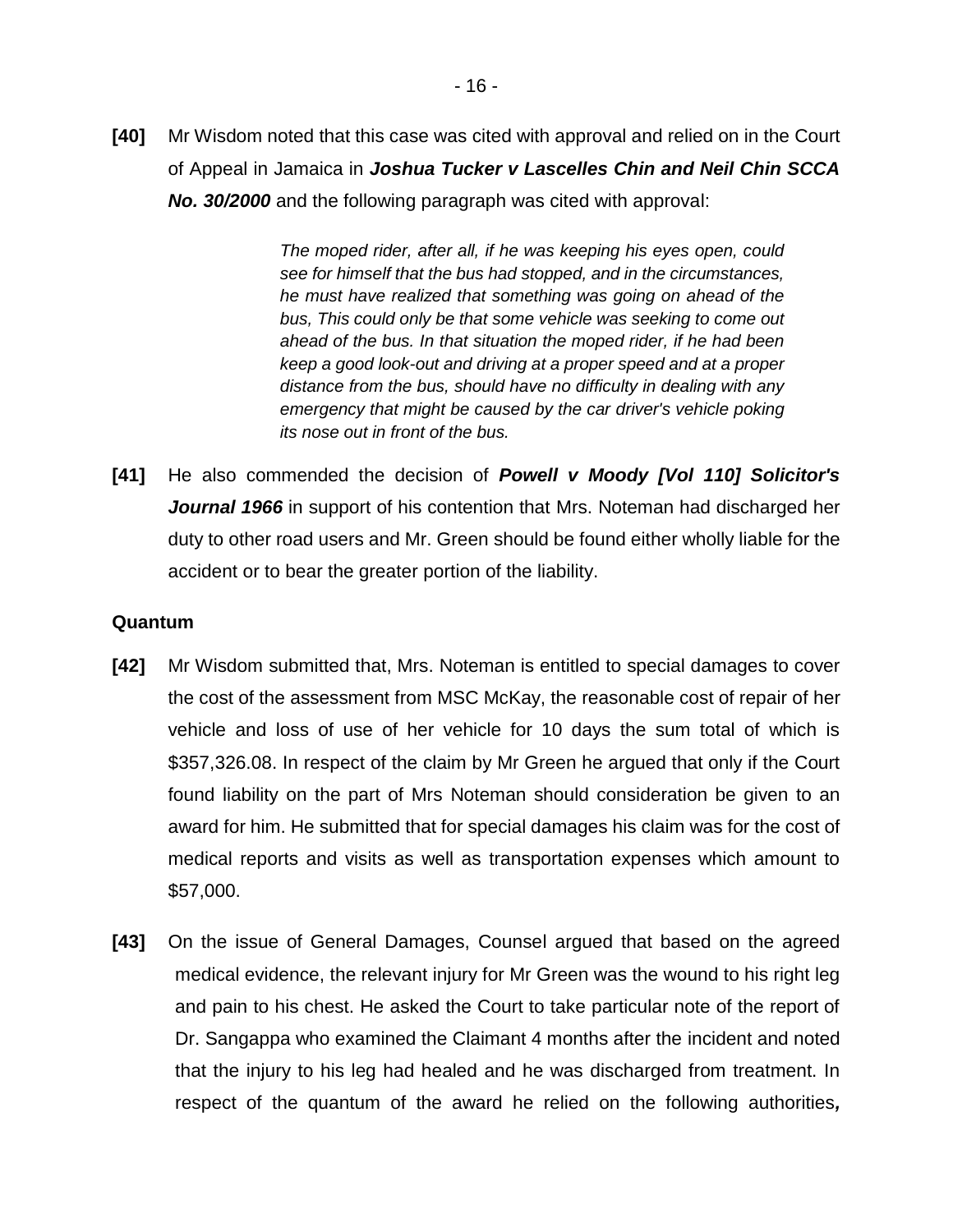*Donovan Champagnie v The Attorney General for Jamaica & Lyndon Wright, Suit No CL1997/C442, Gilbert McCleod v Keith Lemard reported in Khan's vol. 3 page 234* and *Junior Robinson v Devon Barrows et al Claim No. CL2— 1/T143 unrep delivered December 22, 2006*. Mr Wisdom recommended that in the circumstances, an appropriate award for Mr Green would be in the region of \$700,000.00 - \$900,000.00.

**[44]** In respect of Renardo Mundell, Mr Wisdom accepted that his claim for special damages for medical visits, reports and transportation expenses would amount to \$36,000. In respect of general damages, he submitted that the relevant injury was a soft tissue injury to the groin area. He made reference to the report of Dr. Sangappa who noted that 2 months post incident the injury to Mr Mundell's scrotum had subsided and he had shown fair recovery from his injuries. On the quantum of damages to be awarded, Counsel asked that regard be had to the following authorities, *Boysie Ormsby v James Bonfield and Conrad Young (Suit No CL 1992/ 017), Tamah South v George Ergos Suit No CL 1987/333* and *Derrick Munroe v Gordon Robertson [2015] JMCA Civ 38*. He also submitted that an award in the region of \$300,000.00 - \$400,000.00 would be appropriate.

## **Discussion and Analysis**

**[45]** It is agreed between the Parties that there was a collision between the two vehicles at the intersection of Mt Royal Estate and Port Henderson Road sometime after 6 pm on the 1st of November 2012.They also agree on the direction in which the vehicles were travelling at the time that the collision occurred. There is also no dispute that the front of the motorcycle was extensively damaged and the right headlamp, fender, windshield and roof of the Rav 4. This case turns substantially on the credibility of the witnesses as there was no independent evidence in respect to liability.

#### **Issues**

**[46]** The Court has to decide, on a balance of probabilities: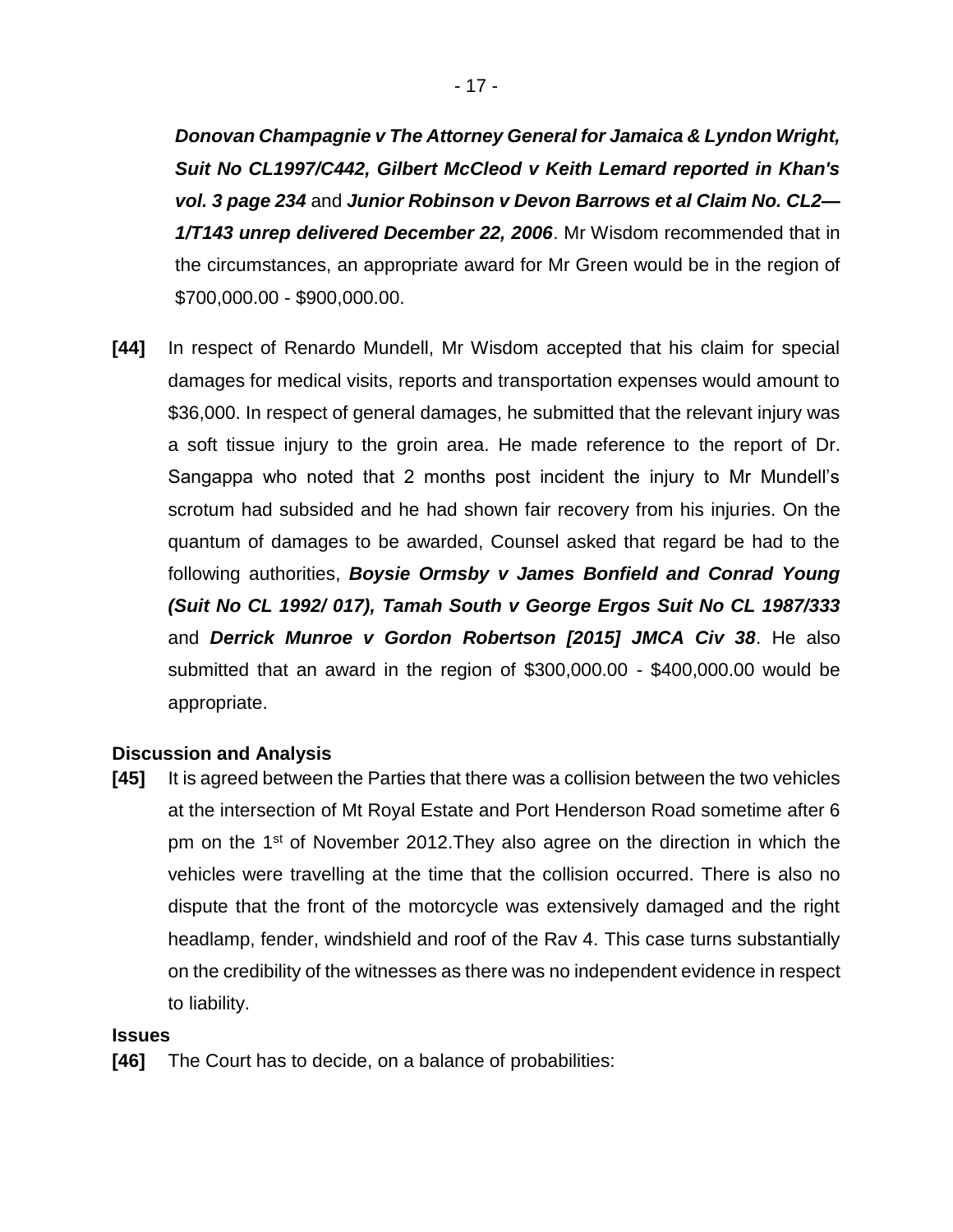- a. whether the defendants owed a duty of care to the claimants, and if so, whether there was breach of that duty; specifically, did Ms Notemam fail to keep a proper lookout and suddenly and without warning turn into the path of the motorcyclist Mr Green thereby causing the collision;
- b. Whether Mr Green was travelling at an excessive speed and failed to keep a proper lookout on entering the intersection thereby riding into the path of the Rav 4 driven by Mrs Noteman as she executed her turn onto the main road.
- c. Whether the defendants' actions caused injury and loss to the claimants and if so were they foreseeable;
- d. Whether Mr Green and Mrs Noteman by their own action, contributed to the injuries and loss sustained by all the Parties; and
- e. the quantum of damages, if any, to be awarded.
- **[47]** The principles in relation to the law of negligence were laid down in the locus classicus of *Donoghue v Stevenson [1932] UKHL 100* where Lord Atkins stated as follows:

*'a reasonable care must be taken to avoid an act or omissions which a reasonable man can foresee may cause injury to a neighbour".* 

This principle was judicially considered by our Court of Appeal in *Glenford Anderson v. George Welch [2012] JMCA Civ.43* which has been reviewed above.

**[48]** In *Donoghue v Stevenson* (supra), the care that is to be taken is based on the foreseeability test and the standard is that of the ordinary reasonable man placed in the same circumstances as the defendant. As such in cases involving persons who are road users the standard of care is that of the ordinary and reasonable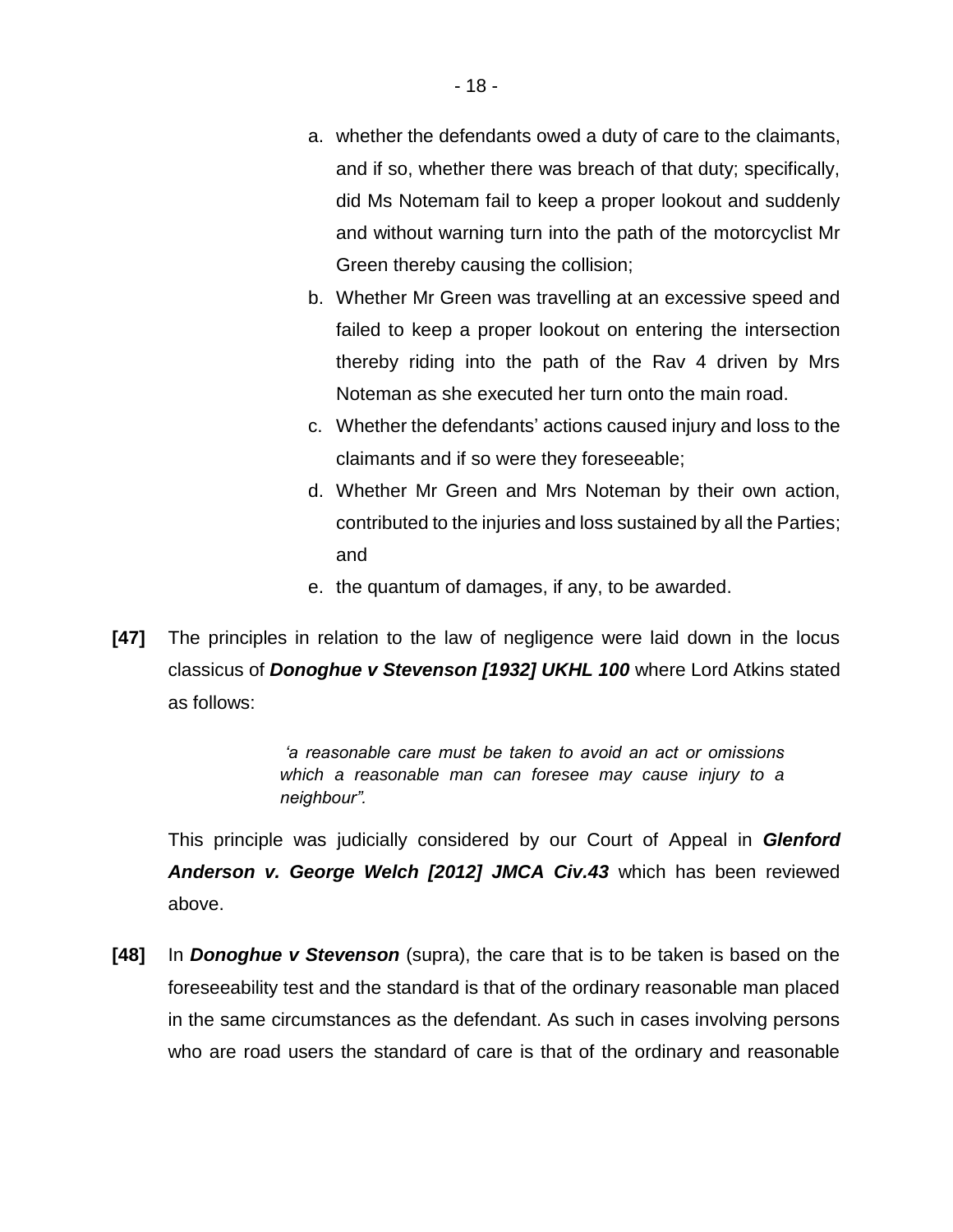road user. Section 32 (1) of the Road Traffic Act imposes a general duty on all motorist to drive with due care and attention for all other road users. It states:

> "*if any person drives a motor vehicle on a road without due care and attention or without reasonable consideration for other persons using the road, he shall be guilty of an offence"*

**[49]** Section 51(1) of the Road Traffic Act provides rules that all drivers of motor vehicles should observe. The relevant sections are outlined below;

> *51(1) (c) 'a motor vehicle shall not be driven alongside of or overlapping, as so as to overtake other traffic proceeding in the same direction if by so doing it obstructs any traffic proceeding in the opposite direction'*

> *51(1)(d) a motor vehicle "shall not be driven so as to cross or commence to cross or be turned in a road if by doing it obstructs any traffic;"*

> *Section 51 (1)(e) a motor vehicle "proceeding from one road to another shall not be driven so as to obstruct any traffic on such other road";*

**[50]** Section 51(2) cautions every driver that they have a duty to take necessary action to avoid an accident. It states;

> "*Notwithstanding anything contained in this section it shall be the duty of a driver of a motor vehicle to take such action as may be necessary to avoid an accident, and the breach by a driver of any motor vehicle of any of the provisions of this section shall not exonerate the driver of any other motor vehicle from the duty imposed on him by this subsection."*

**[51]** The issue of Res Ipsa Loquitur has also been raised on the part of the Claimants Green and Mundell on the basis that they had been struck from the bike by the Rav 4 which was being driven by Ms Noteman which had unexpectedly emerged into their path at the relevant time. While there were no submissions on the point, the application of this legal principle was examined by our Court of Appeal in the decision of *Coke v Rhooms etal [2014] JMCA CIv 54* where Brooks JA stated as follows;

> *In Shtern v Villa Mora Cottages Ltd and Another [2012] JMCA Civ 20, Morrison JA, in his characteristically thorough style, assessed the*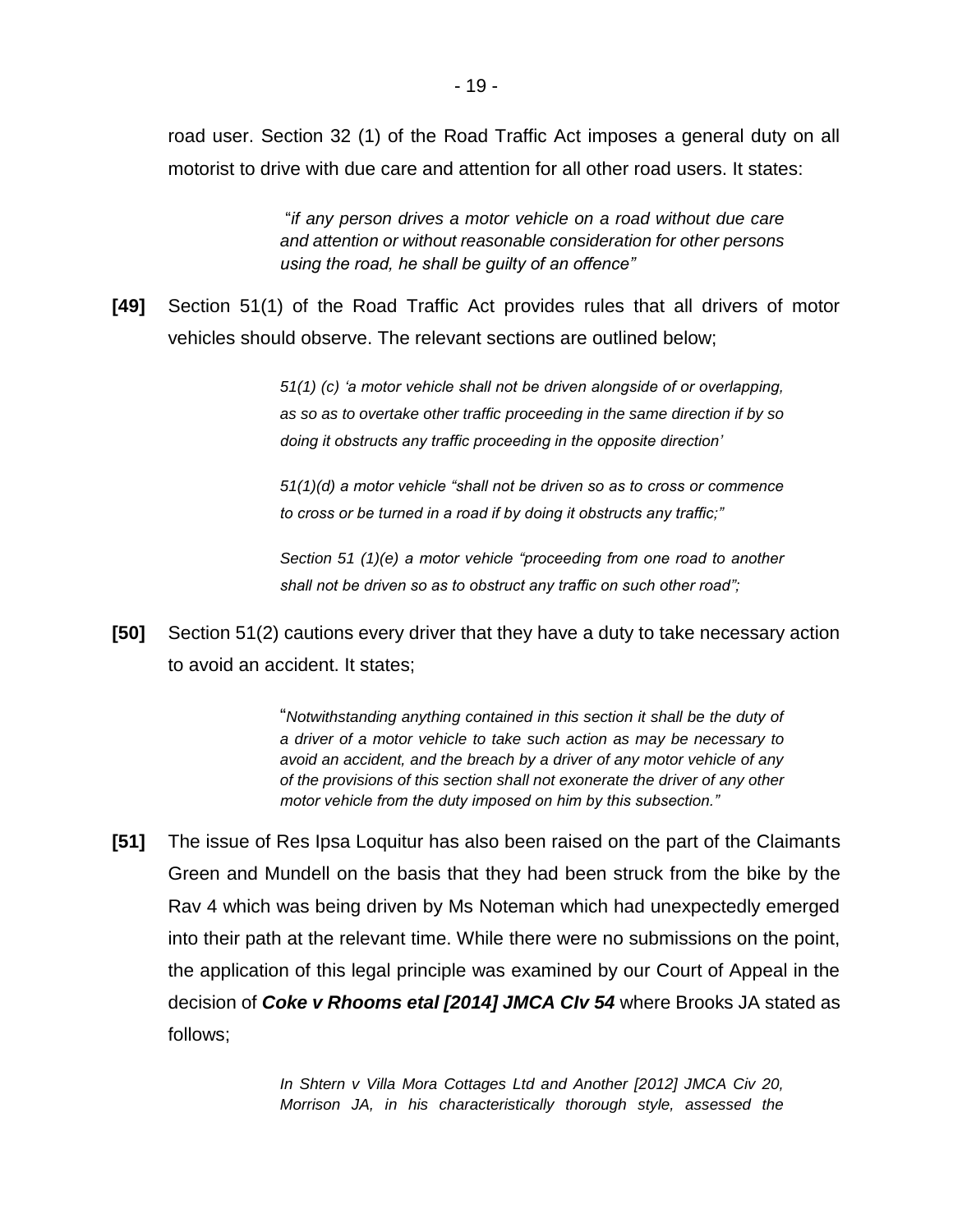*application of the doctrine of res ipsa loquitur. In his judgment, with which the other members of the court agred, he cited the leading cases on the doctrine and, at paragraph [57], summarised the relevant principles: "[57] Res ipsa loquitur therefore applies where (i) the occurrence is such that it would not normally have happened without negligence (the editors of Clerk & Lindsell, [19th Ed], para. 8-152 provide an illustrative shortlist from the decided cases: 'bales of sugar do not usually fall from hoists, barrels do not fall from warehouse windows, cranes do not collapse, trains do not collide and stones are not found in buns'); (ii) the thing that inflicted the damage was under the sole management and control of the defendant; and (iii) there must be no evidence as to why or how the accident took place. As regards this last criterion, the editors of Clerk & Lindsell (op. cit. para. 8-154) make the important point, based on Henderson v Jenkins & Sons [[1970] RTR 70, 81 – 82], that 'Where the defendant does give evidence relating to the possible cause of the damage and level of precaution taken, the court may still conclude that the evidence provides an insufficient explanation to displace the doctrine'." (Emphasis supplied)*

**[52]** Having outlined the relevant considerations, His Lordship then went on to find as follows;

> *It is fair to say, based on the highlighted portion of that extract, that the present case is not one where there is "no evidence as to why or how the [collision] took place". Constable Coke both pleaded in his particulars of claim and testified as to what occurred. Res ipsa loquitur, therefore, does not apply in this case.*

Applying these legal principles to the instant case, it is clear that there is evidence from at least two of the Parties as to how this collision occurred and as such this principle would not apply.

**Whether the defendants owed a duty of care to the claimants, and if so, whether there was breach of that duty; specifically, did Ms Notemam fail to keep a proper lookout and suddenly and without warning turn into the path of the motorcyclist Mr Green thereby causing the collision.**

**Whether Mr Green was travelling at an excessive speed and failed to keep a proper lookout on entering the intersection thereby riding into the path of**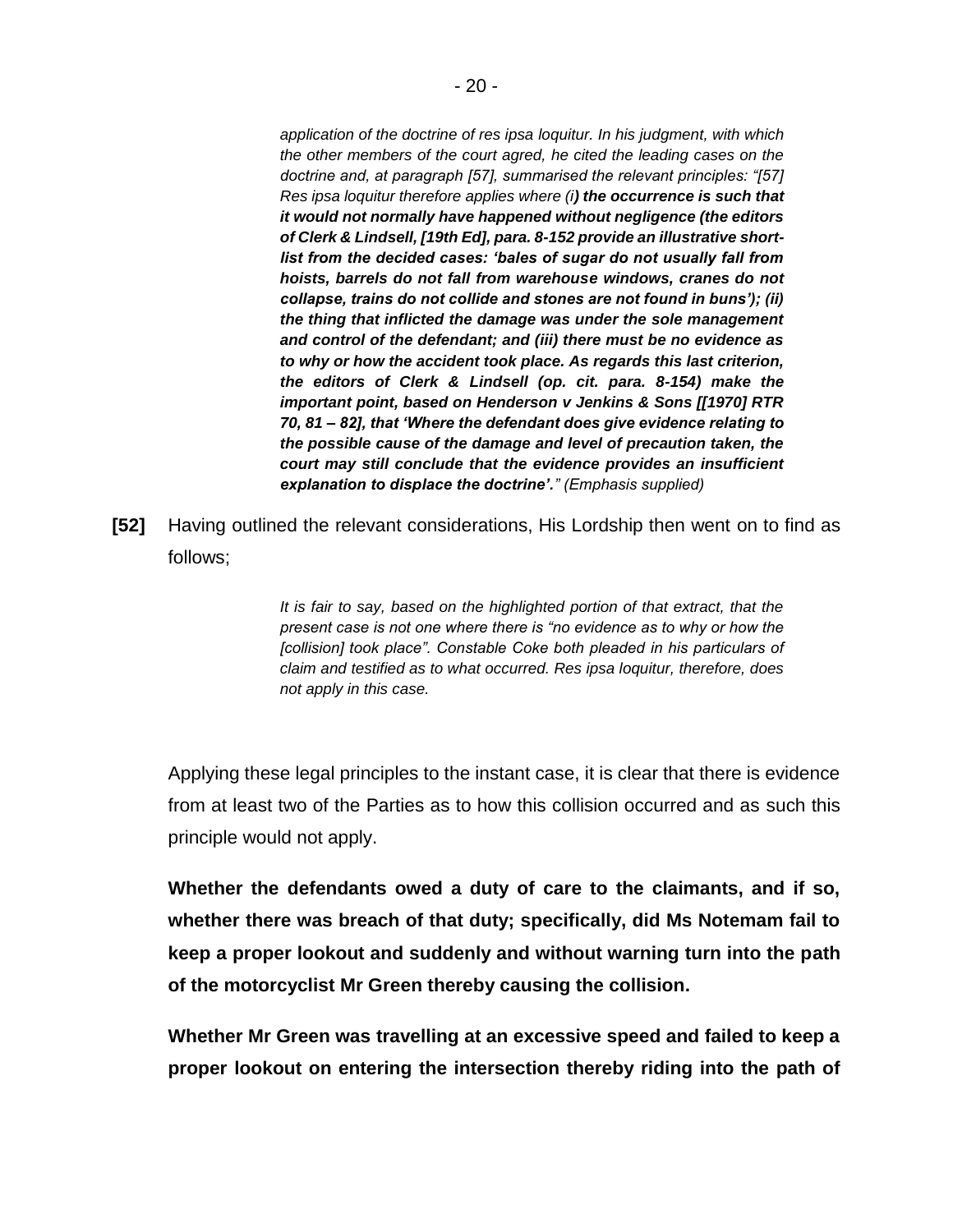**the Rav 4 driven by Mrs Noteman as she executed her turn onto the main road.**

- **[53]** Although, these issues had been listed separately, they have been dealt with together in light of the consolidated claim and counterclaim. The provisions of Section 51 of the Road Traffic Act as well as the authorities cited make it abundantly clear that the driver of a motor vehicle owes a common law as well as statutory duty to other road users. Sections 51(1) and (2) clearly outline the responsibility of the operator of a motor vehicle to make turns and overtake in a manner that is safe to other road users as well as the duty to take all reasonable steps to avoid an accident. As users of the roadway, there can be no dispute that both Mr Green and Mrs Noteman were under a duty to comply with these requirements.
- **[54]** From the evidence of Mr Green, it was apparent that although he was responsible for driving his motorcycle along the Port Henderson Road in a manner that was in keeping with his common law and statutory duties, he was not entirely aware of his environment and what was happening around him. An example of this is found in the fact that although his pillion rider who was seated behind him had observed that the truck which was at the head of the line of traffic had come to a sudden stop as it reached the intersection, Mr Green never saw the truck if his account is to be believed. This situation is of particular importance in light of Mr Mundell's evidence that they were in the process of passing the truck at the point when it stopped and immediately after this the collision occurred. This portion of evidence, which was unchallenged by Mr Green provides cogent support for the argument that Mr Green had not been keeping a proper lookout at the point when the collision occurred.
- **[55]** Further support was provided for this conclusion by the fact that Mr Green's evidence was contradictory as to when he saw the vehicle and where. In his witness statement, he outlined that he saw the Rav 4 emerge in front of a Coaster bus which was heading in the opposite direction but in his evidence in chief he resiled entirely from this account and stated that the first time he saw the Rav 4 it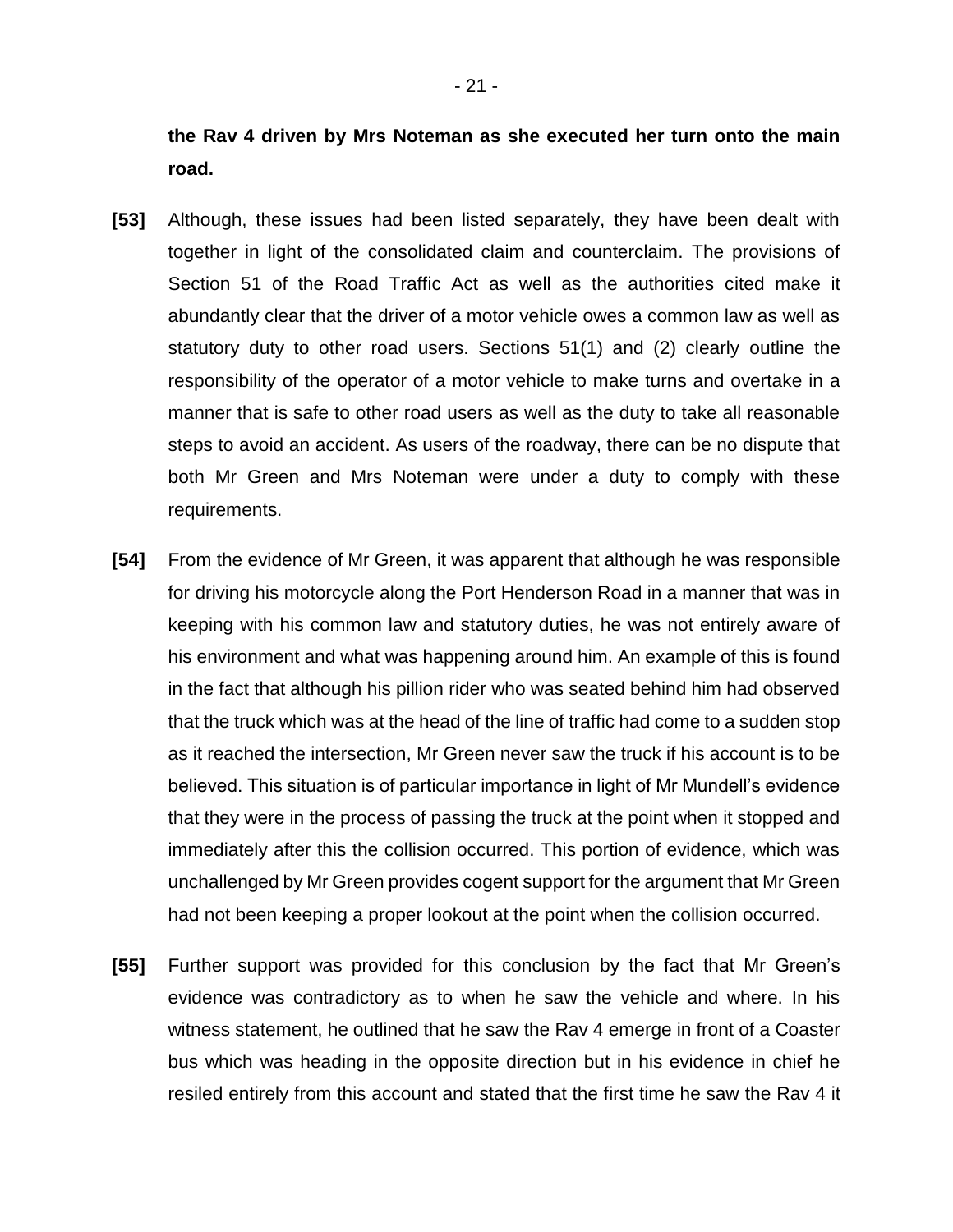was on Port Henderson Road immediately before it collided with his bike. His changing accounts raised questions not only in respect of his credibility as a witness but also as to the reliability of his account.

- **[56]** It was clear that although he had sought to paint a picture in which he had slowed down at the intersection, he was never really aware of the intersection or of the possibility of a vehicle emerging from the opposite direction. By his own admission, he was unable to see what was happening to the left of the vehicles to his left and given that he had been riding along on the outside of these vehicles he simply continued to do same. He was unaware of what was happening to the left of the truck and was in the process of passing same while travelling at a rate of speed that made it impossible for him to stop suddenly exactly as described by Mr Mundell.
- **[57]** I did not believe Mr Green's account that he was not travelling fast as by his own account he was unable to say the speed at which he had been travelling, although he sought to explain away by stating that he had not checked his speedometer. As someone who, the evidence revealed, was not a first time rider/driver, it would have been a simple question to answer. I found that Mr Green was deliberately evasive and I am persuaded that this was in an effort to bury the true rate of speed at which he had been travelling.
- **[58]** Although Mr Mundell was seated behind Mr Green, I found that he was observant and fully cognizant of his surroundings. He had no reason to provide a malicious account against his stepfather and I was persuaded that his evidence had the ring of truth. I accepted his evidence of the manner in which his stepfather had been driving including his statement that his stepfather had been overtaking the slow moving vehicles in the line of traffic. Section 51(c) as well as *Powell v Moody* and *Joshua Tucker v Lascelles Chin etal* emphasise the importance of the rider/driver of the overtaking vehicle keeping a proper lookout and driving at an appropriate speed and distance in order to ensure that there is no difficulty in dealing with an 'emergency' such as occurred in the instant case. From a review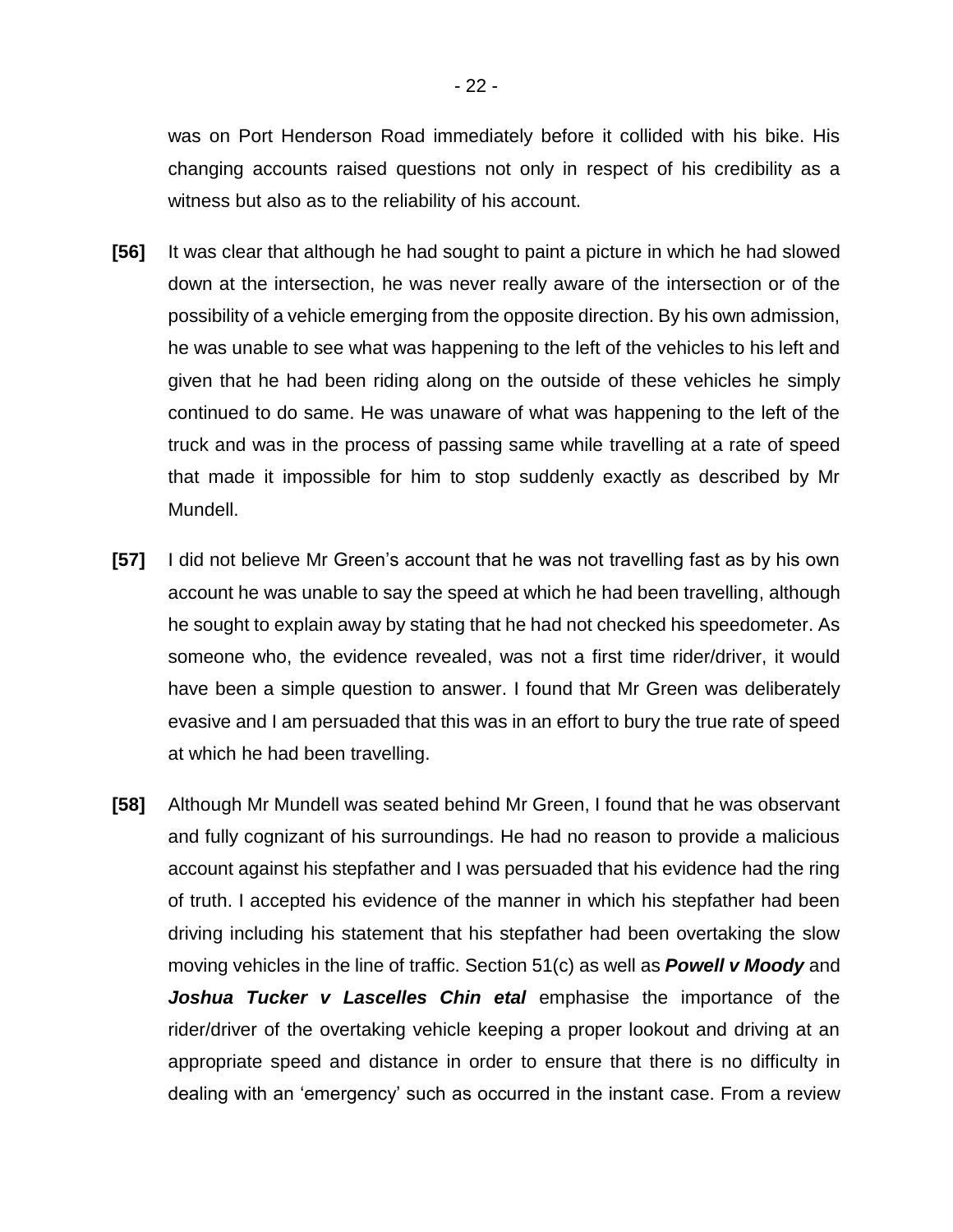of the evidence herein it is clear that Mr. Green did not comply with these requirements and in doing so bears some liability for this collision.

- **[59]** In respect of Mrs Noteman, the evidence revealed that at the time of the collision she was on her way to work. She was expected to arrive at 7 pm and from her account it was 6:40 pm. She arrived at the intersection where she waited for a minute before entering the intersection but under cross examination this response was adjusted to about a minute. It was clear that the traffic heading in the opposite direction was heavy and she would have needed to cross it in order to turn in the opposite direction and get to work. According to Mrs Noteman the truck man gave her clearance to enter the intersction but under cross examination she admitted that no signal or physical indication was given, the truck had merely come to a stop. The account of Mr Mundell, which I accept, makes it clear that this was a sudden stop.
- **[60]** What is evident is that as soon as this happened Mrs Noteman drove into the intersection in line with the front of the truck and then sought to complete her manoeuvre by crossing over into the lane heading into the opposite direction. Section 51 (1)(d) as well as the principles enunciated in *Foskett v Mistry* and *L.P.T.B v Upson* emphasise the importance of such a manoeuvre being done cautiously and while keeping a proper lookout for other users of the roadway. It was evident from her response that while Mrs Noteman recounted looking both ways before moving, her view of the direction from which the truck was travelling was somewhat impeded and this was particularly the case when she was immediately in front of the truck which she described as taking up most of the lane. In spite of this impediment, Mrs Noteman did not take the precaution of inching out into the other lane to complete her manoeuvre but drove right across in order to complete her turn in order to get to work. It was in these circumstances that she collided with the bike having emerged unseen by Mr Green, who I have already found had also failed to keep a proper lookout.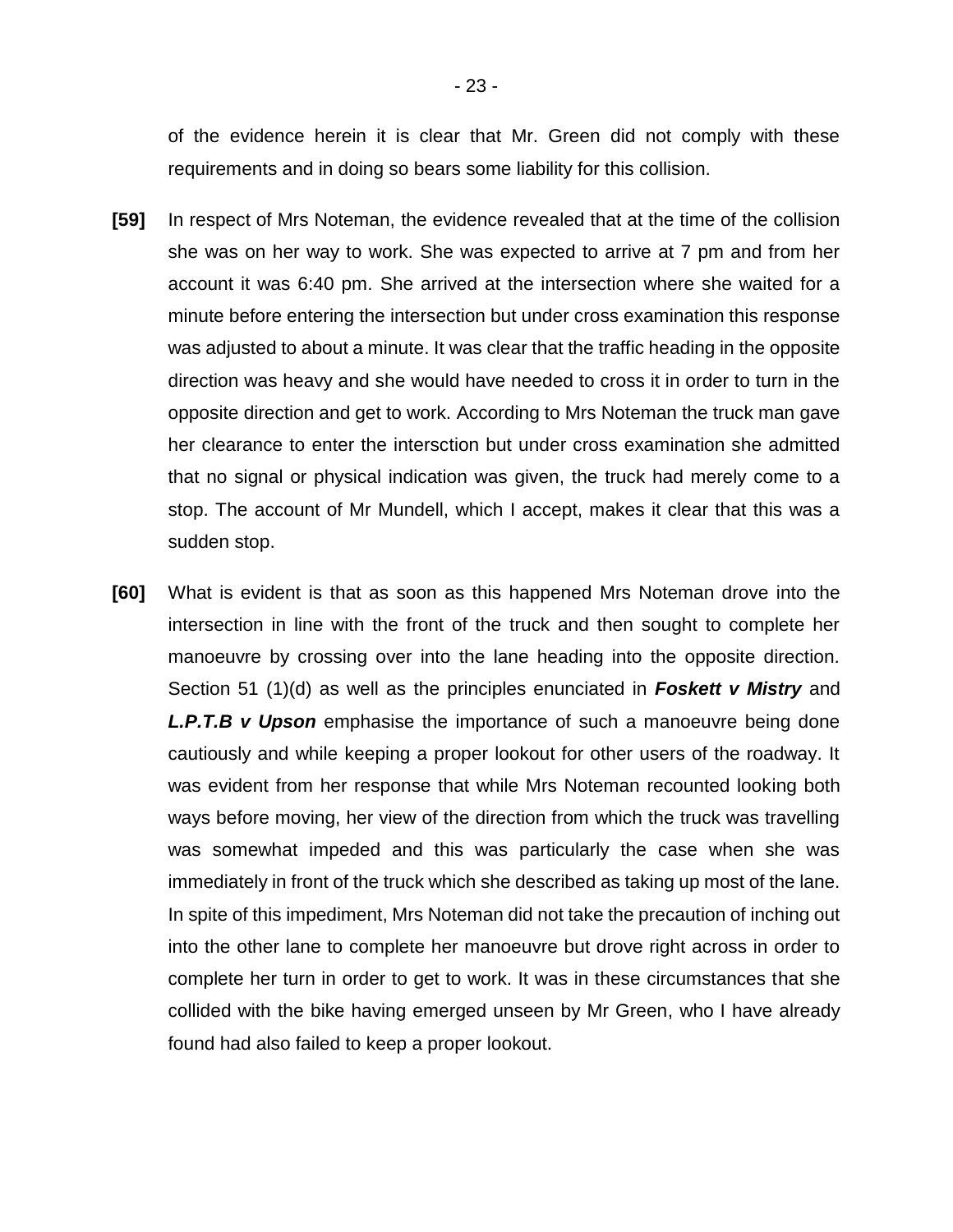**[61]** It was also clear from the evidence that on seeing the bright lights of the 'object flying' towards her, that Mrs Noteman's immediate response was to come to a stop and hold her steering wheel. She took no action to avoid the collision and when asked why she didn't swerve she indicated there was nowhere to swerve to. From her own account the collision occurred in the centre of her lane and if the Court were to accept this as true she could have swerved to her left in order to avoid this 'head on collision.' In any event, I did not believe her account that the accident occurred in her lane as she has described. On the point of impact, I accept the evidence of Mr Mundell and Mr Green that this was in their lane as Mrs Noteman turned out from Mt Royal Estate. I found that this assertion is supported by the physical evidence as the damage to the right front section of the Rav 4 is consistent with the vehicle turning out into the pathway of the oncoming vehicle.

## **Whether the defendants' actions caused injury and loss to the claimants and if so were they foreseeable;**

**[62]** In light of the findings above, it is apparent that Mr Green and Mrs Noteman were under a duty of care to other road users and by the actions that I have noted above, committed a breach of same. There has been evidence provided by all the Parties as to the loss and injury suffered as a result of the collision which took place that day. In support of their written and viva voce account, documentary evidence has also been placed into evidence in proof of same. This evidence had been agreed and on a careful review of same, I am satisfied that loss and damage occurred and this will be addressed in a more fulsome manner in the course of this judgment.

## **Whether Mr Green and Mrs Noteman by their own action, contributed to the injuries and loss sustained by all the Parties**

I am persuaded on a balance of probability that the liability for this collision rests on both motorists who by their actions and omissions contributed to same. It is evident however that while they are both liable, the greater liability rests on Mr Green as the truck had stopped to allow Mrs Noteman to access the roadway and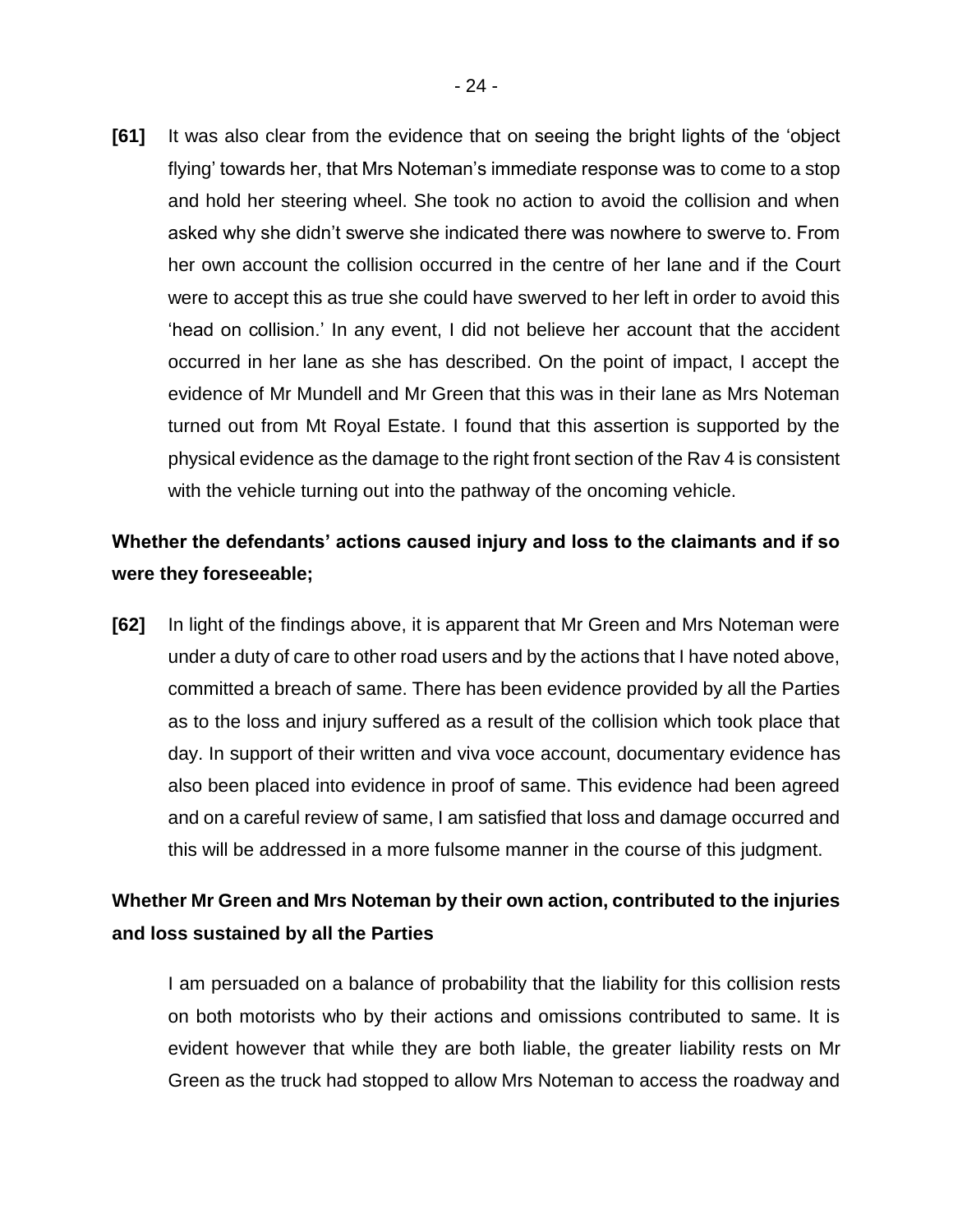had Mr Green been complying with his common law and statutory duties he could have avoided the collision even in circumstances where Mrs Noteman had emerged unexpectedly in his path. I am satisfied that the appropriate apportionment taking into account the circumstances of this case is in the range of 75:25 and this apportionment would apply to the damages assessed.

# **The quantum of damages, if any, to be awarded to the Parties Special Damages**

- **[63]** The issue of special damages did not appear to be controversial. In considering the appropriate sums to be awarded, I noted that there were some differences between what had been pleaded and what was eventually proved in evidence or by agreement. As such, I was satisfied that the appropriate sums to be awarded are as follows;
	- 1. Mr Damion Green the sum of \$67,000 to cover the cost of the medical report of Doctors Sangappa and Barned as well as Transportation expenses. Interest at the rate of 3% to run from the 1<sup>st</sup> November 2012 to today's date.
	- 2. Renardo Mundell the sum of \$40,000 to cover the cost of the medical reports from Doctors Sangappa and Bullock as well as transportation expenses. Interest at the rate of 3% to run from the 1<sup>st</sup> November 2012 to today's date
	- 3. Alicia Noteman the sum of \$357,326.08 to cover the cost of the assessment from MSC McKay, the reasonable cost of repair of her vehicle and loss of use of her vehicle for 10 days. Interest at the rate of 3% to run from the  $1<sup>st</sup>$  November 2012 to today's date.

## **General Damages**

**[64]** On the subject of the quantum of damages to be awarded for pain and suffering a number of authorities were cited by the respective Attorneys as to what would be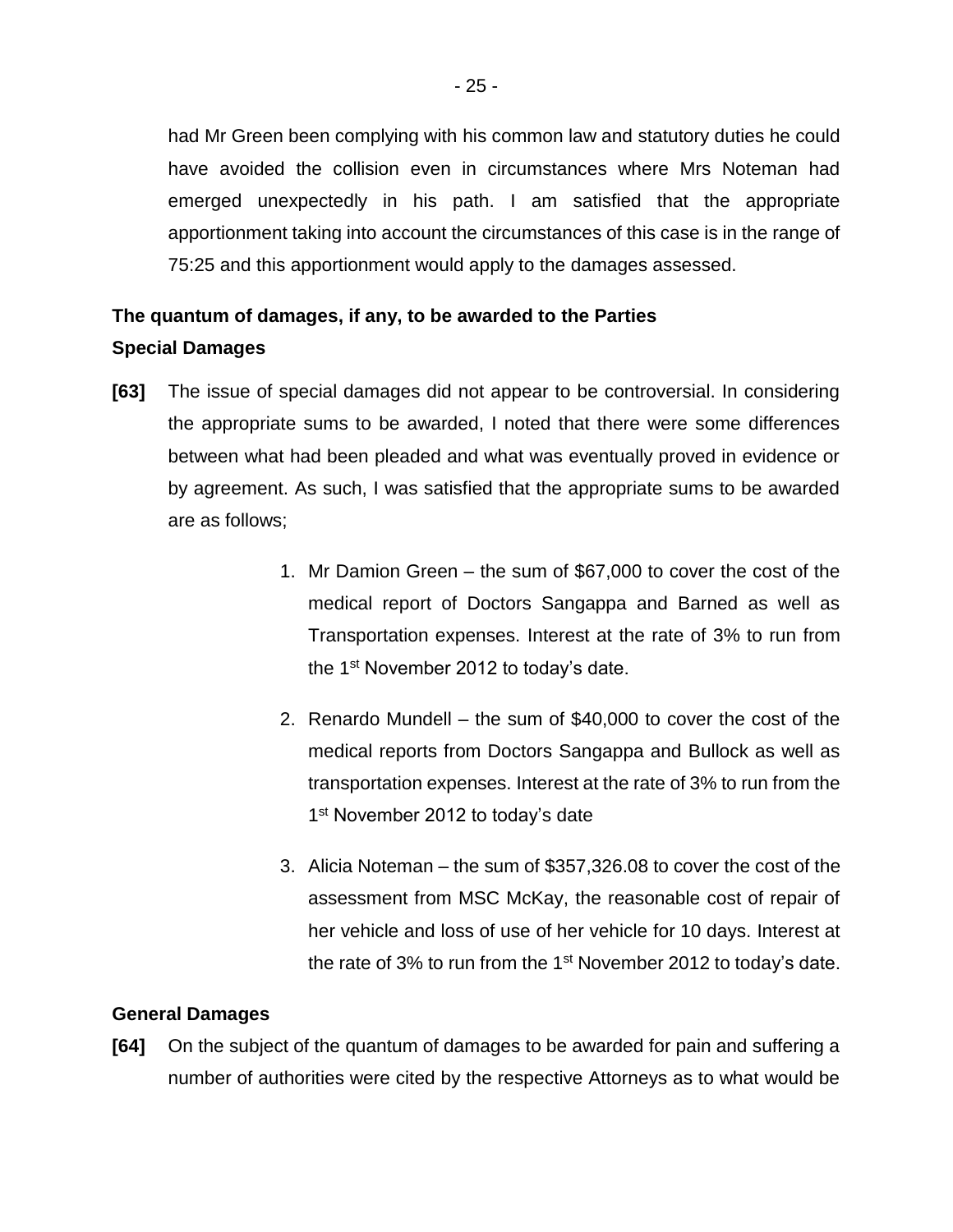the appropriate award in light of the injuries sustained by Mr Damion Green and Mr Renardo Mundell. In my outline of the respective cases of the Parties, I have made specific reference to the injuries which I am satisfied were sustained by these individuals. I note that what was stated in the medical reports agreed differed in a number of respects from what was laid out in the pleadings.

- **[65]** In respect of Mr Green who sustained soft tissue injury to the chest, a degloving wound to the right leg and complained of ongoing pain to the leg, I was persuaded that the cases of *Gilbert McLeod v Keith Lemard* and *Junior Robinson v Devon Barrows* were more consistent with the nature and seriousness of the injuries sustained. In the *Gilbert McLeod* case, the Claimant sustained pain and tenderness to his chest, multiple abrasions to right thigh and lacerations to his right foot. The award of \$100,000 when updated using the CPI for April 2021 is \$2,626,829.26. In the *Junior Robinson* case that Claimant sustained a fracture to his right foot, abrasions and lacerations to his left hand, wounds to the left side of his body and injuries to the head, face and eye. The award of \$400,000 updated would be \$1,096,335.07. In light of the severity of the injuries sustained by Mr Green which still negatively impacts his quality of life, I am satisfied that the appropriate award for him in the circumstances is \$1.6 million which would be apportioned in keeping with the 75:25 ratio. Interest at the rate of 3 % to run from 18th of May 2014.
- **[66]** In respect of Mr Mundell, his injuries were noted to be soft tissue injury to the scrotum with ongoing pain. The authorities which seemed most comparable were *Leonard Green v Rexton Gordon, Shawn Hylton v Wizard Washington etal* and *Derrick Munroe v Gordon Robertson*. In the *Derrick Munroe* case, that Claimant suffered pain in the chest, lower back pain, tenderness in the region of the joints as well as other areas. The award updates to \$936,521. It is clear from the medical evidence as well as the account of Mr Mundell, that although he had largely recovered from his injury, he still suffers its after effects and has to selfmedicate using over the counter drugs. I have taken this into account along with the fact that the nature and severity of his injuries would justify an award in the